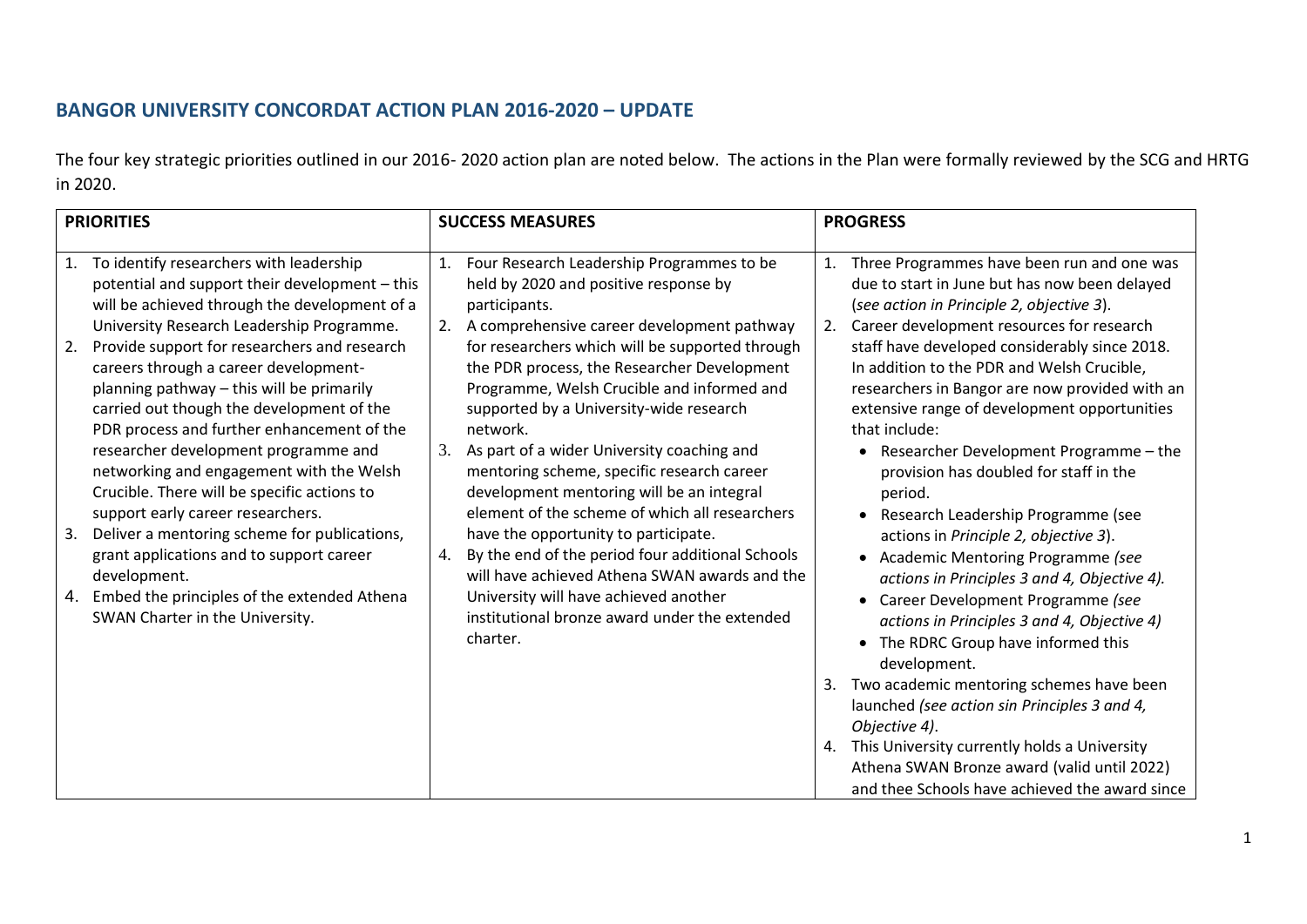|  | 2016 (see actions in Principle 6, Objective 2).<br>Two Schools made applications in April 2020. |
|--|-------------------------------------------------------------------------------------------------|
|  |                                                                                                 |

#### **OVERVIEW OF PROGRESS AND ACTION PLAN FOR 2018-2020**

#### **PRINCIPLE 1: RECRUITMENT AND SELECTION**

|              | Aim                                                                                                                                                                                       | Action identified for 2016-2020                                                                                                                                                                                                                                                                                                                                                                                                                                                                                              | <b>Success Indicators</b>                                                                                                                                                                                                                                           | Lead<br>Resp. | Date      | <b>PROGRESS</b>                                                                                                                                                                                                                                                                                                                                                                                                                                                                                                                                                                                                                                              |
|--------------|-------------------------------------------------------------------------------------------------------------------------------------------------------------------------------------------|------------------------------------------------------------------------------------------------------------------------------------------------------------------------------------------------------------------------------------------------------------------------------------------------------------------------------------------------------------------------------------------------------------------------------------------------------------------------------------------------------------------------------|---------------------------------------------------------------------------------------------------------------------------------------------------------------------------------------------------------------------------------------------------------------------|---------------|-----------|--------------------------------------------------------------------------------------------------------------------------------------------------------------------------------------------------------------------------------------------------------------------------------------------------------------------------------------------------------------------------------------------------------------------------------------------------------------------------------------------------------------------------------------------------------------------------------------------------------------------------------------------------------------|
| $\mathbf{1}$ | To improve support and<br>guidance for managers<br>who have fixed term staff<br>and for staff on fixed term<br>contracts to ensure they<br>are aware of the support<br>available to them. | Develop a Fixed Term Guide<br>for managers so that they are<br>aware of the fixed term<br>process from a HR<br>perspective and are aware of<br>the wide range of support<br>available to staff.<br>Develop a Fixed Term Guide<br>for staff so that they are<br>aware of the support<br>available to them.<br>Send the Guide to all relevant<br>iii.<br>staff.<br>Hold a survey at the end of<br>iv.<br>2017 to measure the level<br>satisfaction with support<br>provided by the University to<br>fixed term contract staff. | That future focus groups and<br>evaluations report improved<br>level of satisfaction of<br>support for fixed term staff.<br>Fixed term guide completed.<br>60% of staff on fixed term<br>contracts are satisfied with<br>the level of support by the<br>University. | DDHR(D)       | Completed | i. A Guide to the Management and<br><b>Employment of Contract Research</b><br>Staff has been completed and sent to<br>staff.<br>ii. It was decided that the areas<br>addressed in the Guide would be<br>suitable for managers and staff and<br>therefore one Guide has been<br>produced for both managers and<br>staff.<br>Some amendments were suggested<br>by UCU and following approval the<br>Guide was communicated to relevant<br>staff and managers and included on<br>the RIIO/HR websites.<br>Rather than hold a specific survey for<br>fixed-term staff an open-text question<br>regarding staff on fixed term<br>contracts was included into CROS |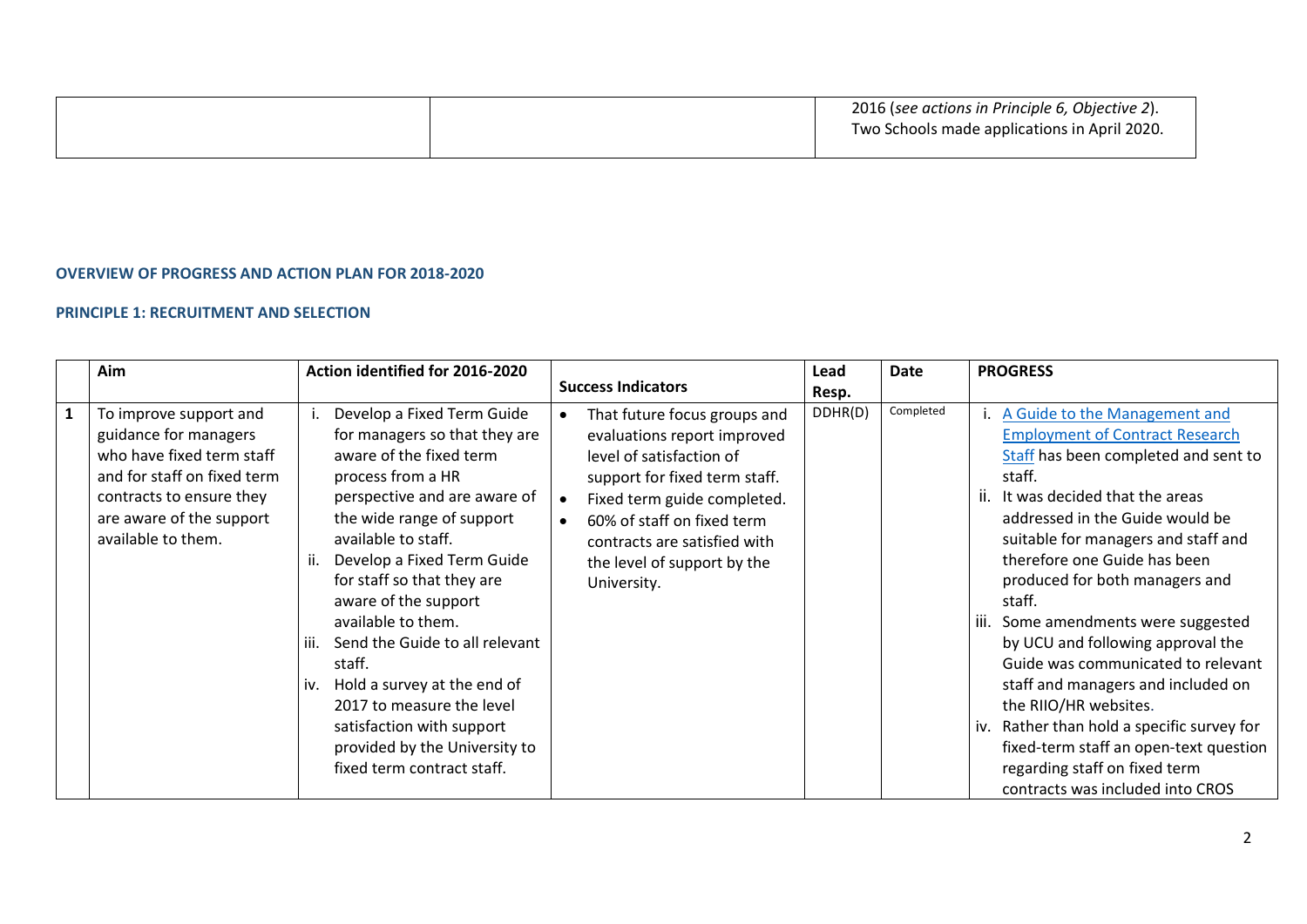|                |                                                                       |     |                                                                                                                                                                                                                                                                                     |                        |         |      | 2019 survey. Key areas highlighted in<br>terms of support:<br>Issues around staff retention and<br>continued employment support.<br>Management of fixed-term<br>contracts in terms of improving<br>process and communication at<br>contract renewal stage<br>Eligibility of staff on fixed-term<br>contracts to apply for grants<br>This feedback has been considered as<br>part of HR discussions in relation to the<br>Casualisation Group with UCU to address<br>fixed term issues.                                                                                                                                                                                          |
|----------------|-----------------------------------------------------------------------|-----|-------------------------------------------------------------------------------------------------------------------------------------------------------------------------------------------------------------------------------------------------------------------------------------|------------------------|---------|------|---------------------------------------------------------------------------------------------------------------------------------------------------------------------------------------------------------------------------------------------------------------------------------------------------------------------------------------------------------------------------------------------------------------------------------------------------------------------------------------------------------------------------------------------------------------------------------------------------------------------------------------------------------------------------------|
| $\overline{2}$ | Review the support<br>available for staff on fixed<br>term contracts. | ii. | Establish a group to examine<br>the range of opportunities<br>that can be provided to staff<br>on fixed term contracts -<br>particularly in relation to<br>securing further employment.<br>Consult with UCU and hold 3<br>focus groups with fixed term<br>contract staff each year. | As above.<br>$\bullet$ | DDHR(D) | 9/20 | <b>Update 2020:</b><br>In the current academic year a joint<br>working group has been established with<br>the Trade Unions, with UCU taking the<br>lead role on behalf of the three<br>recognised Unions. The purpose of the<br>Group is to examine all aspects of<br>casualisation. At its first meeting, having<br>identified and defined casualisation, the<br>group sought to define its priorities.<br>Fixed-term contracts have been identified<br>as the priority area. The actions that have<br>been carried out to date include:<br>Updating the current Fixed Term<br>$\bullet$<br>Contract Policy. This will now be<br>negotiated with UCU before<br>implementation. |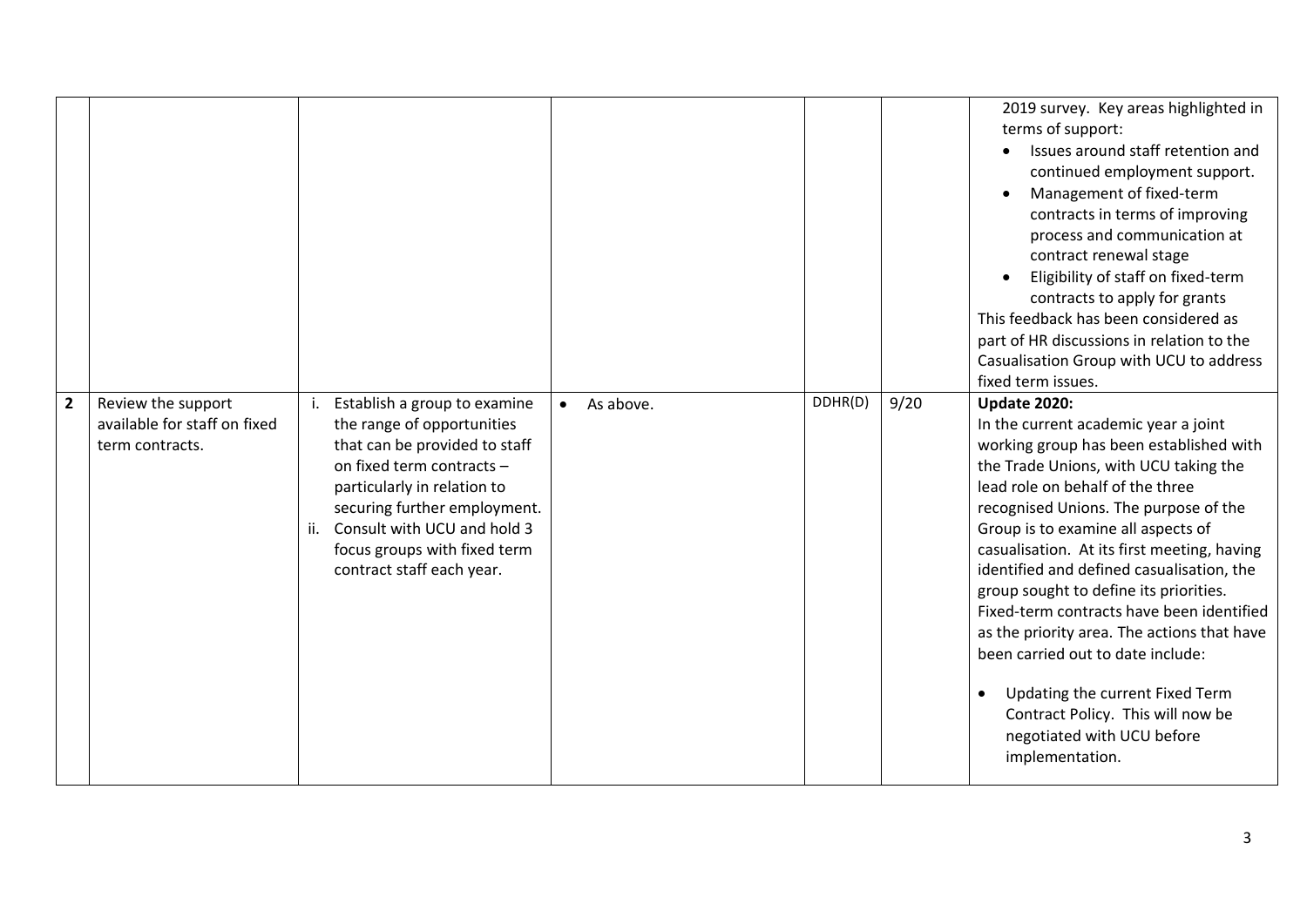|                         |                                            |                                                              |                                  |            |                     | In addition to the Policy, review many<br>$\bullet$<br>of the process that sits policy will be<br>examined. This will include<br>developments and changes in<br>systems to better record decisions<br>e.g. justification for the use of fixed-<br>term contracts. Also, the consultation<br>process that takes place with a staff<br>member prior to the expiry of a fixed-<br>term contract, and the introduction<br>of monitoring processes for those<br>staff members who remain on fixed-<br>term contracts having been<br>employed for a period of four years. |
|-------------------------|--------------------------------------------|--------------------------------------------------------------|----------------------------------|------------|---------------------|---------------------------------------------------------------------------------------------------------------------------------------------------------------------------------------------------------------------------------------------------------------------------------------------------------------------------------------------------------------------------------------------------------------------------------------------------------------------------------------------------------------------------------------------------------------------|
| $\overline{\mathbf{3}}$ | Continue to develop the                    | Form a group in the HR                                       | Actions identified by the Group  | DDHR(O)    | $6/19$ now<br>12/20 | <b>Update 2020:</b>                                                                                                                                                                                                                                                                                                                                                                                                                                                                                                                                                 |
|                         | probation process to<br>ensure improved    | Department to identify where the<br>probation process can be | are implemented.                 |            |                     | A review of the Probation Policy has<br>commenced. This forms part of the staff                                                                                                                                                                                                                                                                                                                                                                                                                                                                                     |
|                         | monitoring between the                     | improved particularly for contract                           |                                  |            |                     | members Terms and Conditions of                                                                                                                                                                                                                                                                                                                                                                                                                                                                                                                                     |
|                         | related Departments and                    | research staff.                                              |                                  |            |                     | employment, and negotiation with the                                                                                                                                                                                                                                                                                                                                                                                                                                                                                                                                |
|                         | Colleges.                                  |                                                              |                                  |            |                     | three recognised Unions will take place                                                                                                                                                                                                                                                                                                                                                                                                                                                                                                                             |
|                         |                                            |                                                              |                                  |            |                     | on the revised policy.                                                                                                                                                                                                                                                                                                                                                                                                                                                                                                                                              |
| 4                       | Increase the number of                     | Develop a process to monitor the                             | Aim to reduce the number of      | <b>DHR</b> | 9/20                | <b>Update 2020:</b>                                                                                                                                                                                                                                                                                                                                                                                                                                                                                                                                                 |
|                         | staff moving from fixed                    | number of staff transferring from                            | staff on fixed term contracts by |            |                     | This is monitored annually and at the                                                                                                                                                                                                                                                                                                                                                                                                                                                                                                                               |
|                         | term contracts to open<br>ended contracts. | fixed term contracts to open<br>ended contracts.             | 5%.                              |            |                     | time of our last application 42% of<br>research staff were on fixed-term                                                                                                                                                                                                                                                                                                                                                                                                                                                                                            |
|                         |                                            |                                                              |                                  |            |                     | contracts. In April 2018, 39% of research                                                                                                                                                                                                                                                                                                                                                                                                                                                                                                                           |
|                         |                                            |                                                              |                                  |            |                     | staff were on fixed-term contracts.                                                                                                                                                                                                                                                                                                                                                                                                                                                                                                                                 |
|                         |                                            |                                                              |                                  |            |                     | However, in 2020 this figure increased                                                                                                                                                                                                                                                                                                                                                                                                                                                                                                                              |
|                         |                                            |                                                              |                                  |            |                     | and staff with role profiles included the                                                                                                                                                                                                                                                                                                                                                                                                                                                                                                                           |
|                         |                                            |                                                              |                                  |            |                     | number of fixed term contract staff is                                                                                                                                                                                                                                                                                                                                                                                                                                                                                                                              |
|                         |                                            |                                                              |                                  |            |                     | 43% and staff with specific research                                                                                                                                                                                                                                                                                                                                                                                                                                                                                                                                |
|                         |                                            |                                                              |                                  |            |                     | profiles is 55.5%. We are now monitoring                                                                                                                                                                                                                                                                                                                                                                                                                                                                                                                            |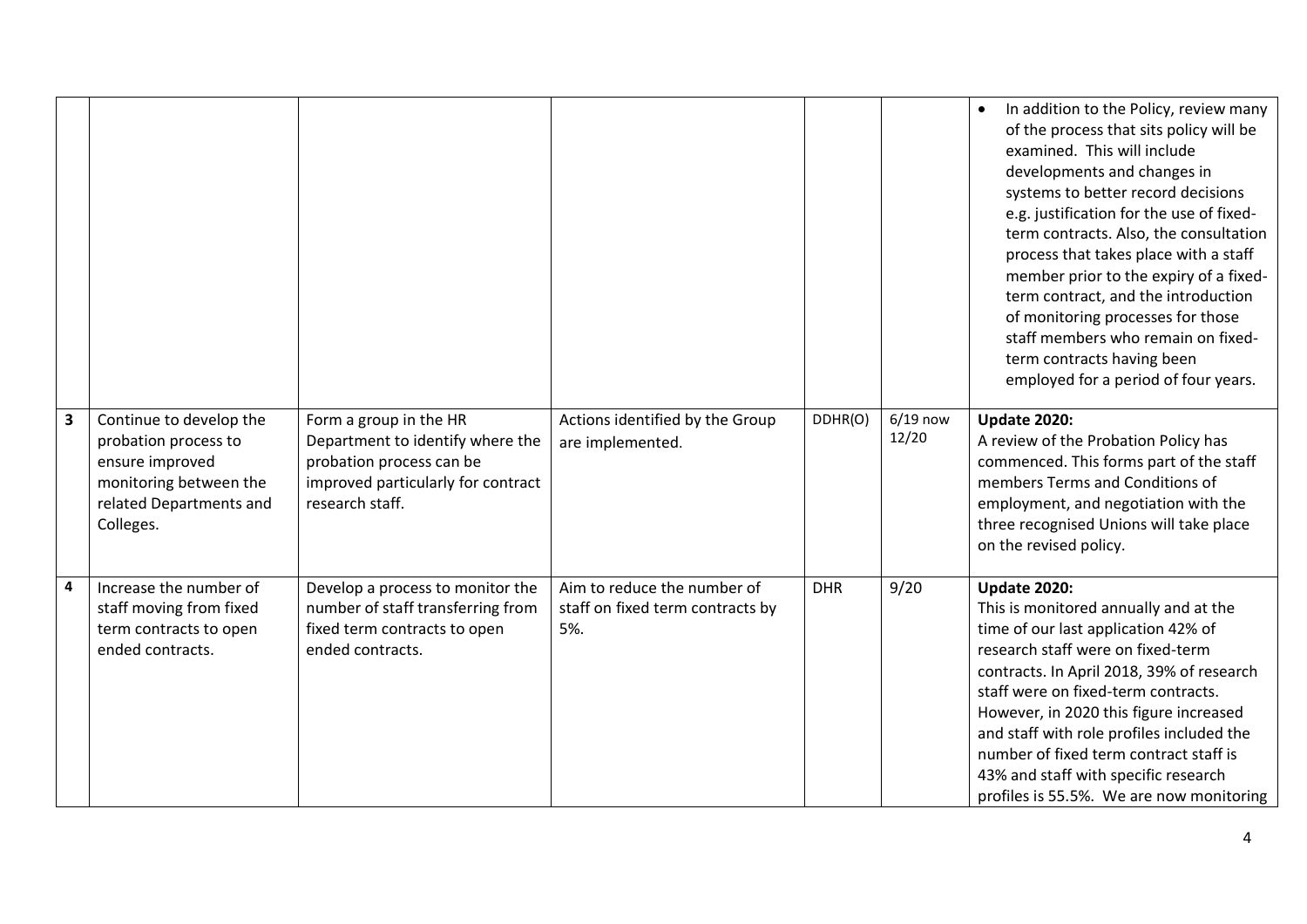|    |                                                                                                                  |                                                                                                                                                                                                                                       |                                                                                                                                                                                                                       |         |           | this more effectively and as noted above<br>this is being discussed with UCU.                                                                                                            |  |  |  |  |
|----|------------------------------------------------------------------------------------------------------------------|---------------------------------------------------------------------------------------------------------------------------------------------------------------------------------------------------------------------------------------|-----------------------------------------------------------------------------------------------------------------------------------------------------------------------------------------------------------------------|---------|-----------|------------------------------------------------------------------------------------------------------------------------------------------------------------------------------------------|--|--|--|--|
|    | <b>ADDITIONAL ACTION POINTS FOLLOWING 2018 REVIEW AND CONSULTATION (2018-2020)</b>                               |                                                                                                                                                                                                                                       |                                                                                                                                                                                                                       |         |           |                                                                                                                                                                                          |  |  |  |  |
| 4  | Improve the accuracy of<br>the data in relation to<br>recruitment.                                               | Work with Schools and Colleges<br>to Improve the procedure for<br>capturing recruitment data so<br>that the data is annually<br>monitored and Schools are aware<br>of the necessity to update and<br>capture information effectively. | Improvement in recruitment<br>statistics reporting to inform<br>future action plans effectively.                                                                                                                      | DDHR(O) | Completed | Recruitment data is captured monthly<br>and collated annually as part of our<br>Equality data capture.                                                                                   |  |  |  |  |
| 5. | <b>Encourage applicants from</b><br>diverse backgrounds to<br>apply for research<br>positions in the University. | Where appropriate include a<br>positive statement on<br>recruitment adverts and<br>documentation encouraging<br>women and BME applicants to<br>apply for positions in the<br>University.                                              | The statistics collected annually<br>for the Strategic Equality Report<br>and for consideration by the<br><b>RDRCG and Equality and Diversity</b><br>Task Group and take any actions<br>if any issues are identified. | HR&EO   | Completed | A statement has now been added to the<br>main recruitment page (that includes<br>research posts) noting the University's<br>commitment to equality, inclusion and<br>the Welsh language. |  |  |  |  |

### **PRINCIPLE 2: RECOGNITION AND VALUE**

|   | Aim                                     | Action identified for 2018-2020                                                                                                                                                                                                   | <b>Success Indicators</b>                                                                                                                                                                                             | Lead                                | <b>Date</b> | <b>Progress</b>                                                                                                                                                                                                                                                                                                               |
|---|-----------------------------------------|-----------------------------------------------------------------------------------------------------------------------------------------------------------------------------------------------------------------------------------|-----------------------------------------------------------------------------------------------------------------------------------------------------------------------------------------------------------------------|-------------------------------------|-------------|-------------------------------------------------------------------------------------------------------------------------------------------------------------------------------------------------------------------------------------------------------------------------------------------------------------------------------|
|   |                                         |                                                                                                                                                                                                                                   |                                                                                                                                                                                                                       | Resp.                               |             |                                                                                                                                                                                                                                                                                                                               |
| 1 | Continue to enhance the<br>PDR process. | Develop an electronic PDR<br>process for staff and work<br>with the Colleges to inform<br>the development of the<br>academic PDR form.<br>ii. Provide additional PDR<br>training to support the<br>process.<br>Provide a Guidance | New academic PDR form<br>developed and positive<br>response from staff identified<br>through PDR survey.<br><b>Electronic PDR process</b><br>introduced.<br>Completion rate for annual<br>completion improves to 85%. | <b>DHR</b><br><b>DHR</b><br>DDHR(D) | Completed   | <b>Update 2020:</b><br>A new electronic academic form has<br>been developed as a basis for the<br>new electronic form and response<br>to the new form has been positive.<br>All managers will receive PDR<br>training from June 2020 (this was<br>delayed due to the actions taken by<br>the University in light of the Covid |
|   |                                         | Document for reviewers and                                                                                                                                                                                                        |                                                                                                                                                                                                                       |                                     |             | 19 outbreak).                                                                                                                                                                                                                                                                                                                 |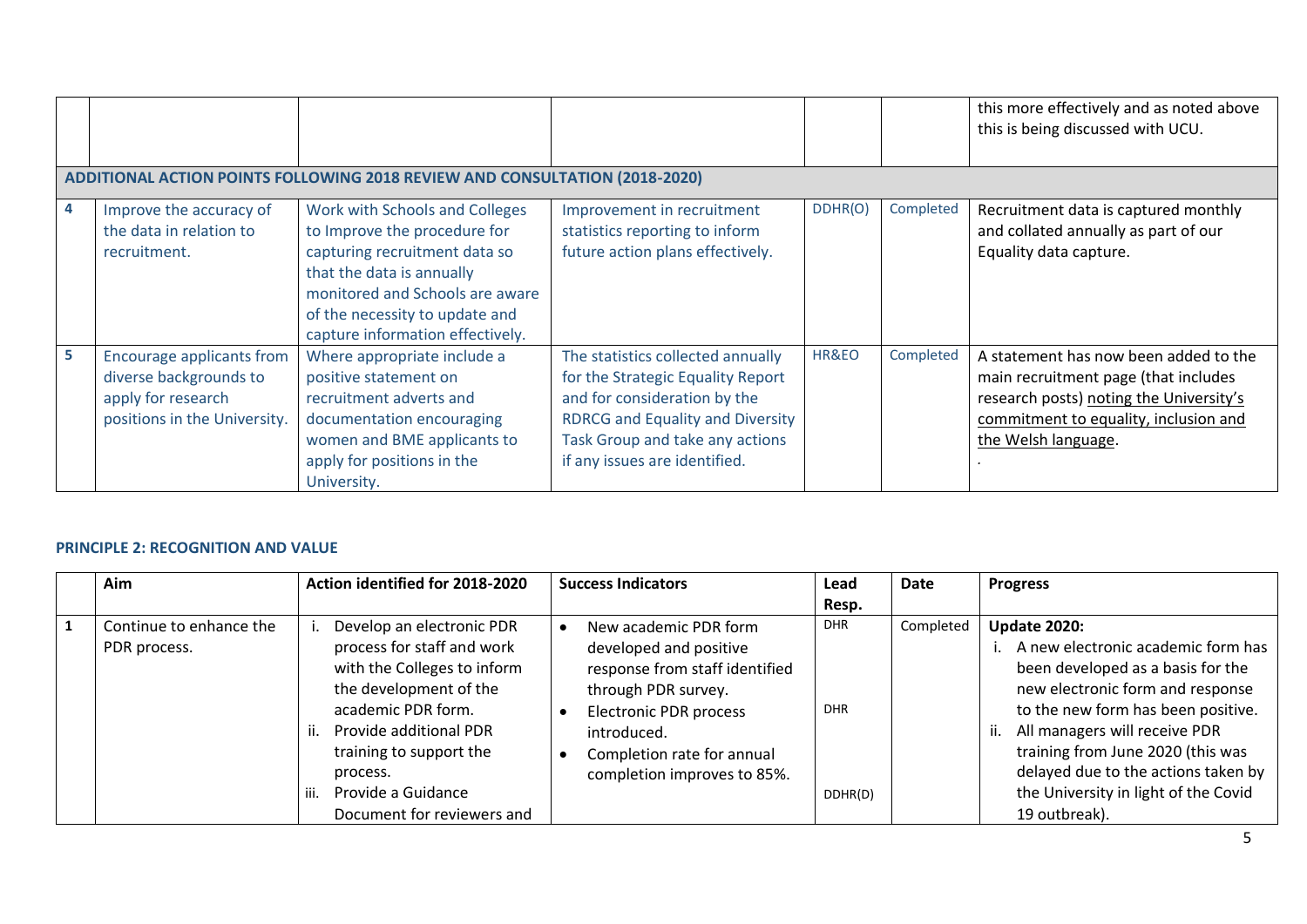| reviewees on how to<br>undertake an effective PDR<br>with reference on how to<br>best utilise the RDF when<br>addressing development<br>needs. | Ensure a PDR completion rate<br>$\bullet$<br>of 85% for ECRs and CRS.<br>Sessions held regarding PDR<br>$\bullet$<br>process to all Schools for<br>reviewers and reviewees.<br>Guidance document for<br>academic staff produced to<br>support training and available<br>on line.<br>Improve level of staff who find<br>the PDR useful to 75% (CROS). | iii.<br>On-line training for research<br>managers has also been developed<br>to support the on-going training<br>The RDF will be outlined in new<br>IV.<br>review training and an on-line<br>presentation has been developed to<br>support this training.<br>In terms of success indicators:<br>The University completion rates<br>$\bullet$<br>declined to 25% in 2018 but had<br>improved in 2019 to 41%. This has<br>been attributed to the restructuring<br>and impact of potential. However,<br>in the CROS 2019 survey 67% of<br>respondents noted that they had<br>received a PDR - this consistent with<br>the results of the recent staff survey<br>in which staff who undertake<br>research noted that 66% of staff<br>had received a PDR. 60% of staff on<br>fixed term contracts received a PDR.<br>In the Staff Survey 86% of Research<br>Only staff noted they found the PDR<br>useful and 86% of Teaching and<br>Research staff noted that they<br>found the PDR useful. 81% of fixed<br>term contract staff found the PDR<br>useful.<br>In terms of PIRLS: 85% of<br>respondents had completed PDR. |
|------------------------------------------------------------------------------------------------------------------------------------------------|------------------------------------------------------------------------------------------------------------------------------------------------------------------------------------------------------------------------------------------------------------------------------------------------------------------------------------------------------|---------------------------------------------------------------------------------------------------------------------------------------------------------------------------------------------------------------------------------------------------------------------------------------------------------------------------------------------------------------------------------------------------------------------------------------------------------------------------------------------------------------------------------------------------------------------------------------------------------------------------------------------------------------------------------------------------------------------------------------------------------------------------------------------------------------------------------------------------------------------------------------------------------------------------------------------------------------------------------------------------------------------------------------------------------------------------------------------------------------------|
|                                                                                                                                                |                                                                                                                                                                                                                                                                                                                                                      |                                                                                                                                                                                                                                                                                                                                                                                                                                                                                                                                                                                                                                                                                                                                                                                                                                                                                                                                                                                                                                                                                                                     |
|                                                                                                                                                |                                                                                                                                                                                                                                                                                                                                                      |                                                                                                                                                                                                                                                                                                                                                                                                                                                                                                                                                                                                                                                                                                                                                                                                                                                                                                                                                                                                                                                                                                                     |
|                                                                                                                                                |                                                                                                                                                                                                                                                                                                                                                      | 64% of PIRLS respondents found                                                                                                                                                                                                                                                                                                                                                                                                                                                                                                                                                                                                                                                                                                                                                                                                                                                                                                                                                                                                                                                                                      |
|                                                                                                                                                |                                                                                                                                                                                                                                                                                                                                                      | PDR useful (up from 56%).                                                                                                                                                                                                                                                                                                                                                                                                                                                                                                                                                                                                                                                                                                                                                                                                                                                                                                                                                                                                                                                                                           |
| ADDITIONAL ACTION POINTS FOLLOWING 2018 REVIEW AND CONSULTATION (2018-2020)                                                                    |                                                                                                                                                                                                                                                                                                                                                      |                                                                                                                                                                                                                                                                                                                                                                                                                                                                                                                                                                                                                                                                                                                                                                                                                                                                                                                                                                                                                                                                                                                     |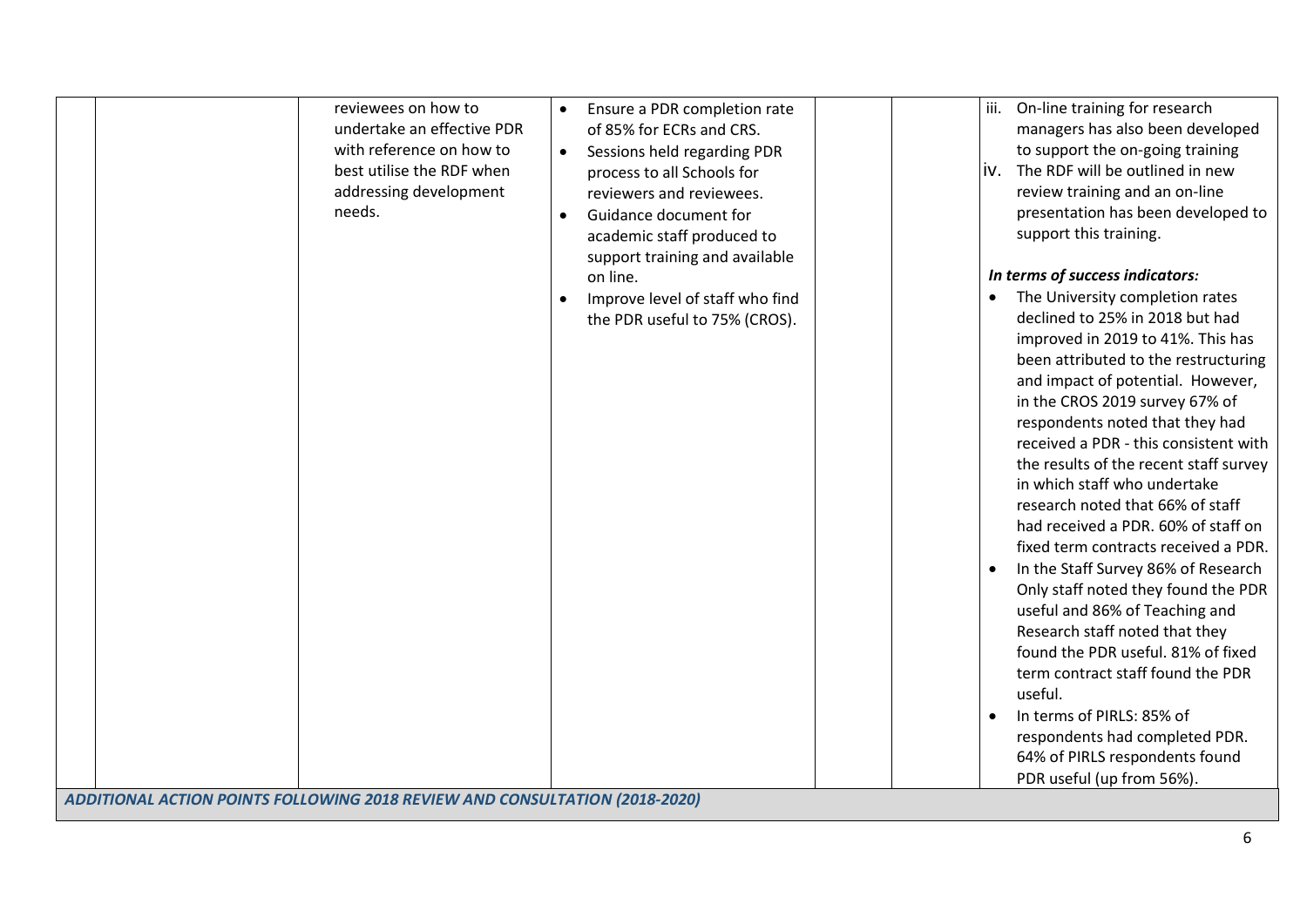|  | i.<br>ii. | <b>Launch new electronic PDR</b><br>process<br><b>Provide PDR refresher</b><br>training for reviewers to<br>emphasise the importance                                        | $\bullet$ | Hold pilot of new electronic<br>system from September. Aim<br>to roll out new system from<br>December 2018.                       | DD(HR)D    | Completed<br>$4/20$ now | i. The electronic PDR process is ready<br>but due to Covid 19 this has again<br>been delayed.<br>ii. Refresher training has been<br>completed and provided for all new |
|--|-----------|-----------------------------------------------------------------------------------------------------------------------------------------------------------------------------|-----------|-----------------------------------------------------------------------------------------------------------------------------------|------------|-------------------------|------------------------------------------------------------------------------------------------------------------------------------------------------------------------|
|  |           | of discussing long term<br>career development in the<br>review and outline the need                                                                                         | $\bullet$ | Continue with the aim<br>identified in 2016 for an annual<br>completion rate of 85%.                                              | <b>SDT</b> | 6/21<br>6/21            | reviewers.<br>iii. Much effort has been made to                                                                                                                        |
|  |           | to clearly communicate<br>strategic objectives and<br>expectations.                                                                                                         | $\bullet$ | 50% of academic reviewers will<br>receive PDR refresher training<br>by 2020. This will be part of an<br>on-going process in which |            |                         | increase the number of ECRs and<br>CRS who have reviews through<br>meetings with Heads of school. The<br>completion rate is now 66% but the                            |
|  | iii.      | <b>Review the factors for the</b><br>low completion rate for<br><b>ECRs and CRS.</b> Surveys and<br>informal evidence suggest                                               |           | eventually 100% of academic<br>reviewers will undertake PDR<br>refresher training                                                 | DD(HR)D    |                         | restructuring had an impact on<br>completion levels.                                                                                                                   |
|  |           | that the figure for<br>completion is much higher.<br>Therefore, we will hold a<br>review to see if the on-line<br>PDR recording form is being<br>used correctly by relevant |           | Continue with aim identified in<br>2016 to ensure a PDR<br>completion rate of 85% for<br><b>ECRs and CRS.</b>                     |            |                         |                                                                                                                                                                        |
|  |           | reviewers and / or if the<br>major contributor to the low<br>number was the impact of<br>the restructuring process<br>during the period. There                              |           |                                                                                                                                   |            |                         |                                                                                                                                                                        |
|  |           | will now be regular<br>monitoring of completion<br>rates for ECRs and CRS at a<br>School level (i.e. three times<br>a year not once a year)                                 |           |                                                                                                                                   |            |                         |                                                                                                                                                                        |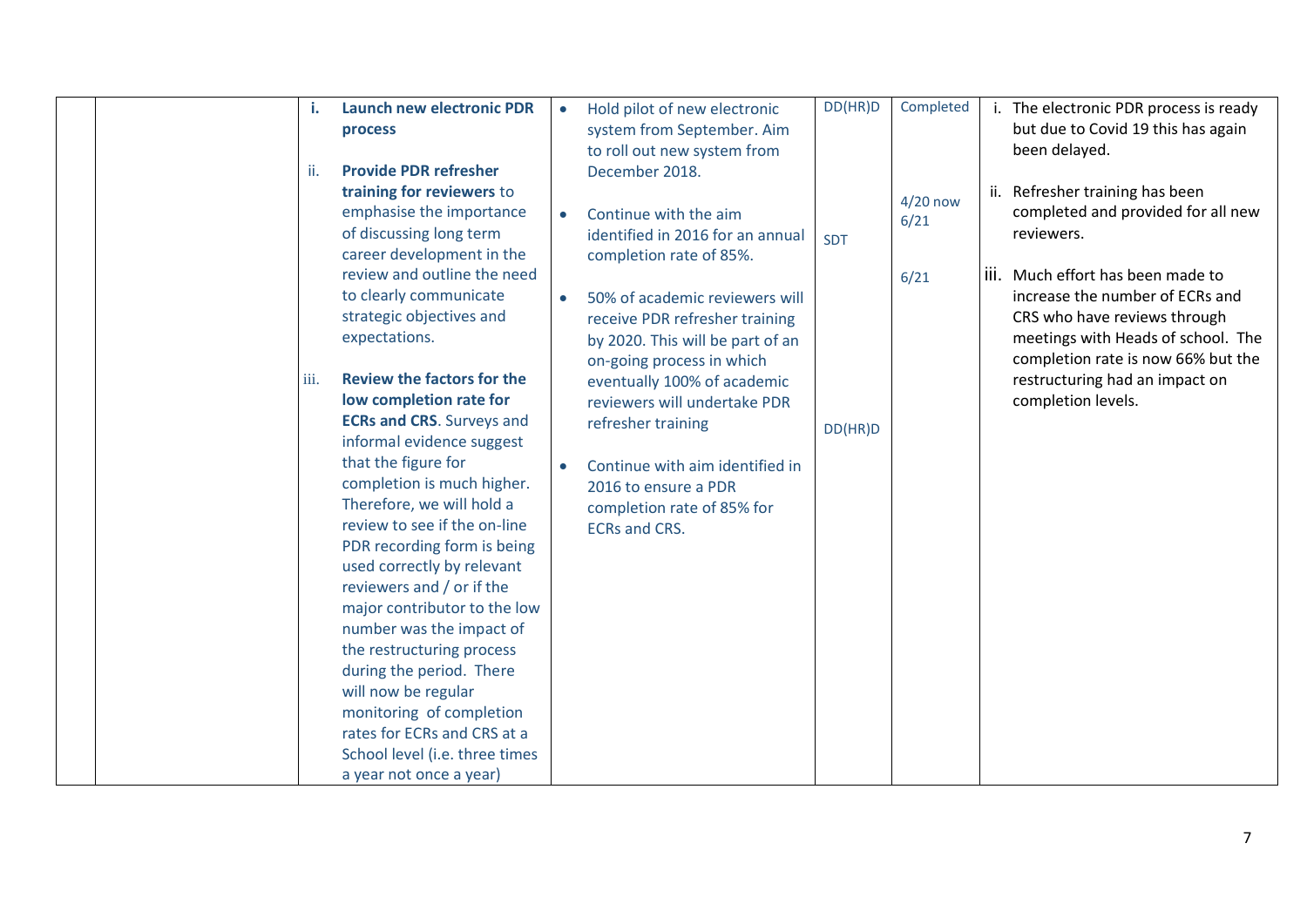| $\overline{2}$ | Ensure research leaders<br>and contract research<br>staff are aware of the full<br>range of support available<br>to staff. | Develop guidelines for contract<br>research staff and PIs regarding<br>research leaders' responsibilities<br>in relation to research staff and<br>the wide range of support<br>available to them.<br>Work with RDCG to identify<br>$\bullet$<br>key areas of support for PI's<br>and staff.<br>Work with focus group of PI's<br>$\bullet$<br>across the University to<br>examine their ideas in this<br>area. | Guide produced for staff and PIs<br>and presentation given in all 5<br>Colleges and positive response by<br>staff received in presentations as<br>noted in evaluation feedback.               | DDHR(D)           | Completed | Guide has been completed - see<br>Principle 1, Point 1.                                                                                                                                                                                                                                                                                                                                                                                                                                                                                                                                                                                                                                                                                             |
|----------------|----------------------------------------------------------------------------------------------------------------------------|---------------------------------------------------------------------------------------------------------------------------------------------------------------------------------------------------------------------------------------------------------------------------------------------------------------------------------------------------------------------------------------------------------------|-----------------------------------------------------------------------------------------------------------------------------------------------------------------------------------------------|-------------------|-----------|-----------------------------------------------------------------------------------------------------------------------------------------------------------------------------------------------------------------------------------------------------------------------------------------------------------------------------------------------------------------------------------------------------------------------------------------------------------------------------------------------------------------------------------------------------------------------------------------------------------------------------------------------------------------------------------------------------------------------------------------------------|
| $\mathbf{3}$   | Provide a programme to<br>support researchers to<br>develop their leadership<br>skills.                                    | Develop an in-house<br>programme that addresses<br>research leaders'<br>responsibilities and supports<br>them in developing their skills<br>as effective research leaders.<br>Hold a pilot initially with staff<br>from all the Colleges.<br>Develop guidelines regarding<br>ii.<br>research leaders'<br>responsibilities in terms of<br>supporting researchers and<br>sources of information.                | Hold two research leadership<br>$\bullet$<br>programmes per year.<br>Positive feedback in the<br>$\bullet$<br>programme evaluation.<br>$\bullet$<br>As Success Indicator noted in<br>point 2. | DDHR(D)<br>AS&RDM | 5/20      | Three Research Leadership<br>i.<br>Programmes have been held to<br>date. The Programme consists of a<br>a range of workshops that include<br>areas such as; personal skills<br>development, leadership skills,<br>leading project teams, getting<br>research grants and developing<br>your career. The workshops are<br>also supplemented by resources on<br>Teams and the University's research<br>leaders also contribute extensively<br>to the Programme. 38 staff have<br>attended the programme / are<br>currently attending the Programme.<br>Another Programme for 14 staff will<br>start in September. There has been<br>very positive response to the<br>Programme with 71% of<br>participants noting that the<br>Programme was excellent. |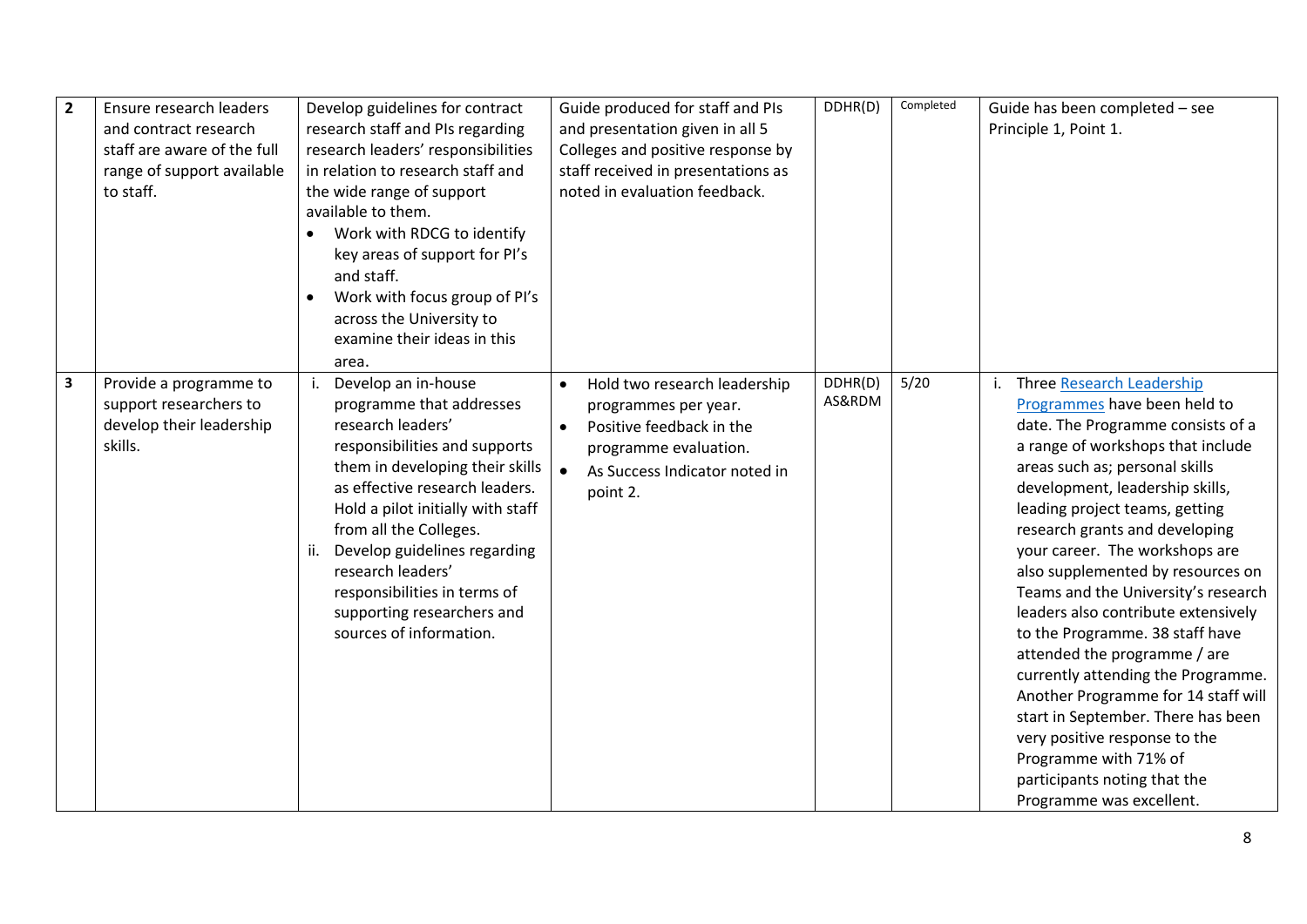| ADDITIONAL ACTION POINTS FOLLOWING 2018 REVIEW AND CONSULTATION (2018-2020)                                                                                                      |  |                                                                                                                                                                       |                                                                                                                                                                                                                                        |         |                     |                                                                                                                                                                                                                                                                           |  |  |  |
|----------------------------------------------------------------------------------------------------------------------------------------------------------------------------------|--|-----------------------------------------------------------------------------------------------------------------------------------------------------------------------|----------------------------------------------------------------------------------------------------------------------------------------------------------------------------------------------------------------------------------------|---------|---------------------|---------------------------------------------------------------------------------------------------------------------------------------------------------------------------------------------------------------------------------------------------------------------------|--|--|--|
| With the development of<br>the Professional<br><b>Behaviours Framework</b><br>ensure that PI's are aware<br>of their commitments as<br>managers in relation to<br>the Framework. |  | Communicate the<br><b>Professional Behaviours</b><br>Framework to staff and<br>managers.<br>Link the Framework to the<br>Universities Staff<br>Development Programme. | • All staff made aware of the<br>Framework.<br>• 8 sessions held for managers and<br>staff in the Colleges to<br>communicate the Framework<br>effectively.<br>• Positive response to the<br>Framework as outlined in staff<br>surveys. | DD(HR)D | $12/19$ now<br>9/21 | The Professional Behaviours Framework<br>was developed and approved.<br>However, due to the restructuring the<br>introduction of the Framework was<br>delayed. Following the Staff Survey and<br>focus groups the Framework will be<br>revisited towards the end of 2020. |  |  |  |

## **PRINCIPLE 3 AND 4: SUPPORT AND CAREER DEVELOPMENT**

|              | Aim                                                                                                    | Action identified for 2018-2020                                                                                                                                                                                                                                                                                                                                                                                                 | <b>Success Indicators</b>                                                                                                                                                                                                                                                                                                                                                                                           | Lead<br>Resp.                       | Date                       | <b>Progress</b>                                                                                                                                                                                                                                                                                                                                                                                                                             |
|--------------|--------------------------------------------------------------------------------------------------------|---------------------------------------------------------------------------------------------------------------------------------------------------------------------------------------------------------------------------------------------------------------------------------------------------------------------------------------------------------------------------------------------------------------------------------|---------------------------------------------------------------------------------------------------------------------------------------------------------------------------------------------------------------------------------------------------------------------------------------------------------------------------------------------------------------------------------------------------------------------|-------------------------------------|----------------------------|---------------------------------------------------------------------------------------------------------------------------------------------------------------------------------------------------------------------------------------------------------------------------------------------------------------------------------------------------------------------------------------------------------------------------------------------|
| $\mathbf{1}$ | Provide support for<br>researchers and<br>research careers<br>through a career<br>development pathway. | Review the provision of the<br>Researcher Development<br>Programme and improve the<br>link between the programme<br>and the RDF.<br>Develop a career<br>development guide for staff<br>to ensure that they are aware<br>of University's expectations<br>and the support available to<br>them.<br>liii.<br>Continue to develop the<br>Researcher Development<br>Programme in conjunction<br>with REO and the Doctoral<br>School. | 75% of researchers satisfied<br>with Researcher<br>Development Programme<br>from workshop evaluation.<br>Improve the level of staff<br>noting in CROS that they have<br>a clear development plan to<br>65%.<br>Improve the level of staff in<br>CROS noting that they have<br>access to training<br>opportunities to 85%.<br>Researcher development<br>Guide completed and<br>distributed to all research<br>staff. | AS&RCM<br>/REO<br>DDHR(D)<br>AS&RCM | Completed<br>12/18<br>5/18 | Completed.<br>ι.<br>A decision was made not to develop<br>ii.<br>a specific career development guide<br>as information is already available<br>on the Researcher Development<br>website, the Staff Development<br>web site and the CELT website.<br>Also, the Career Development<br>Programme has been developed<br>and a webpage to include previous<br>talks and resources is in the process<br>of being developed.<br>Completed.<br>iii. |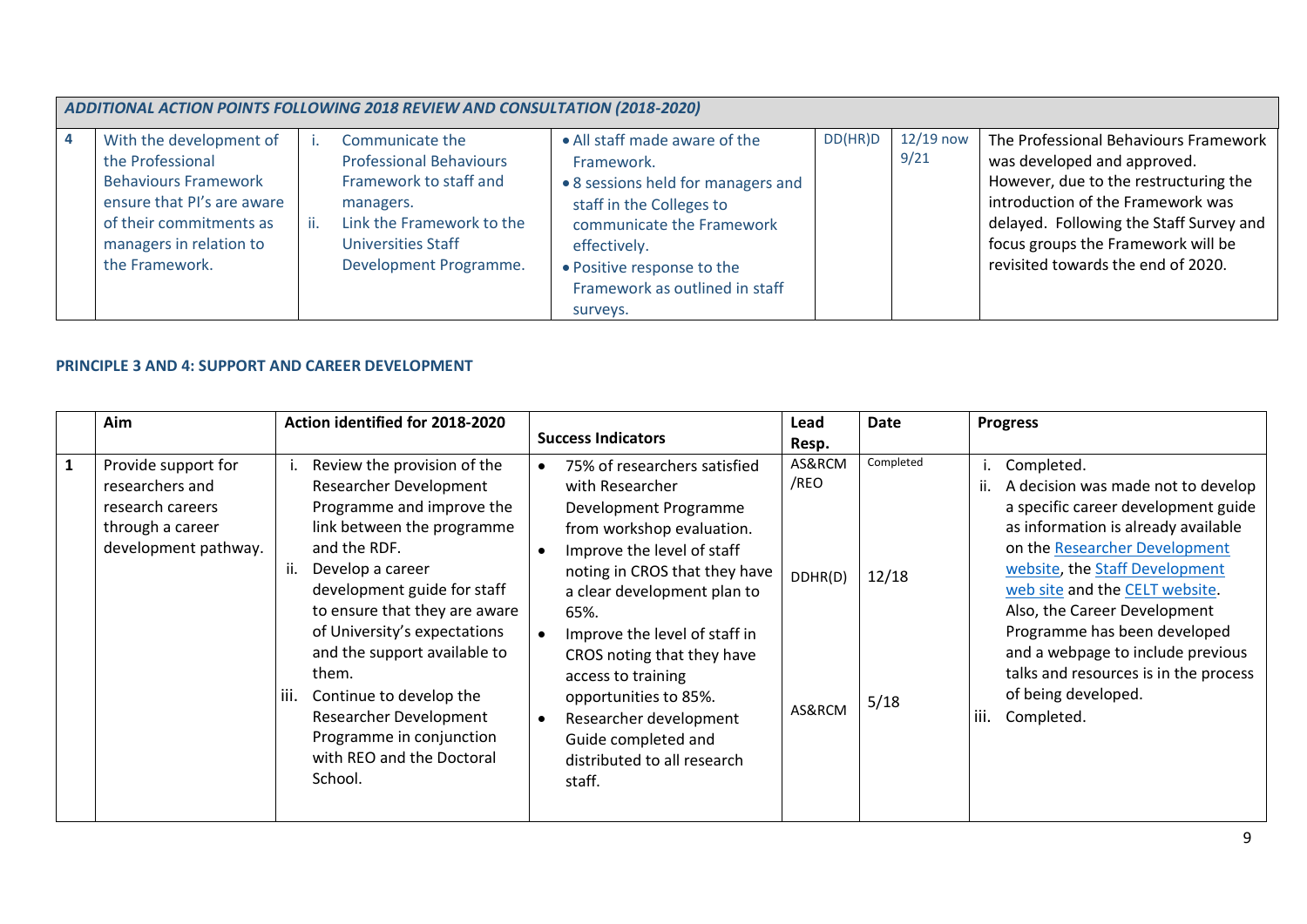|  | Increase the number of<br>$\bullet$ | <b>Success Indicators:</b>                   |
|--|-------------------------------------|----------------------------------------------|
|  | research staff attending            | The number of sessions offered has           |
|  | Researcher Development              | significantly increased in recent            |
|  | Programme by 10%.                   | years, between 2016 and 2018, 14             |
|  |                                     | events were held for researchers             |
|  |                                     | and 78 members of staff attended             |
|  |                                     | these events. Between 2018 and up            |
|  |                                     | to May 2020, 30 workshops have               |
|  |                                     | been held and 137 staff have                 |
|  |                                     | attended these workshops.                    |
|  |                                     | There have been high levels of 74%           |
|  |                                     | of attendees noted that they will            |
|  |                                     | attend future events.                        |
|  |                                     | In the recent Staff Survey:<br>$\bullet$     |
|  |                                     | 81% of Research Only staff and<br>$\bullet$  |
|  |                                     | 69% of Teaching and Research                 |
|  |                                     | staff noted that they were                   |
|  |                                     | happy with their current level of            |
|  |                                     | learning and development. 82%                |
|  |                                     | of staff on fixed term contracts             |
|  |                                     | are satisfied with their current             |
|  |                                     | level of learning and                        |
|  |                                     | development                                  |
|  |                                     | 80% of Research Only staff, 68%<br>$\bullet$ |
|  |                                     | of Teaching and Research staff               |
|  |                                     | and 79% of fixed term contract               |
|  |                                     | staff noted that they are given              |
|  |                                     | the same opportunities to                    |
|  |                                     | develop as other staff.                      |
|  |                                     | 81% of Research Only staff, 67%<br>$\bullet$ |
|  |                                     | of Teaching and Research staff               |
|  |                                     | and 79% fixed term contract                  |
|  |                                     | staff noted that they have                   |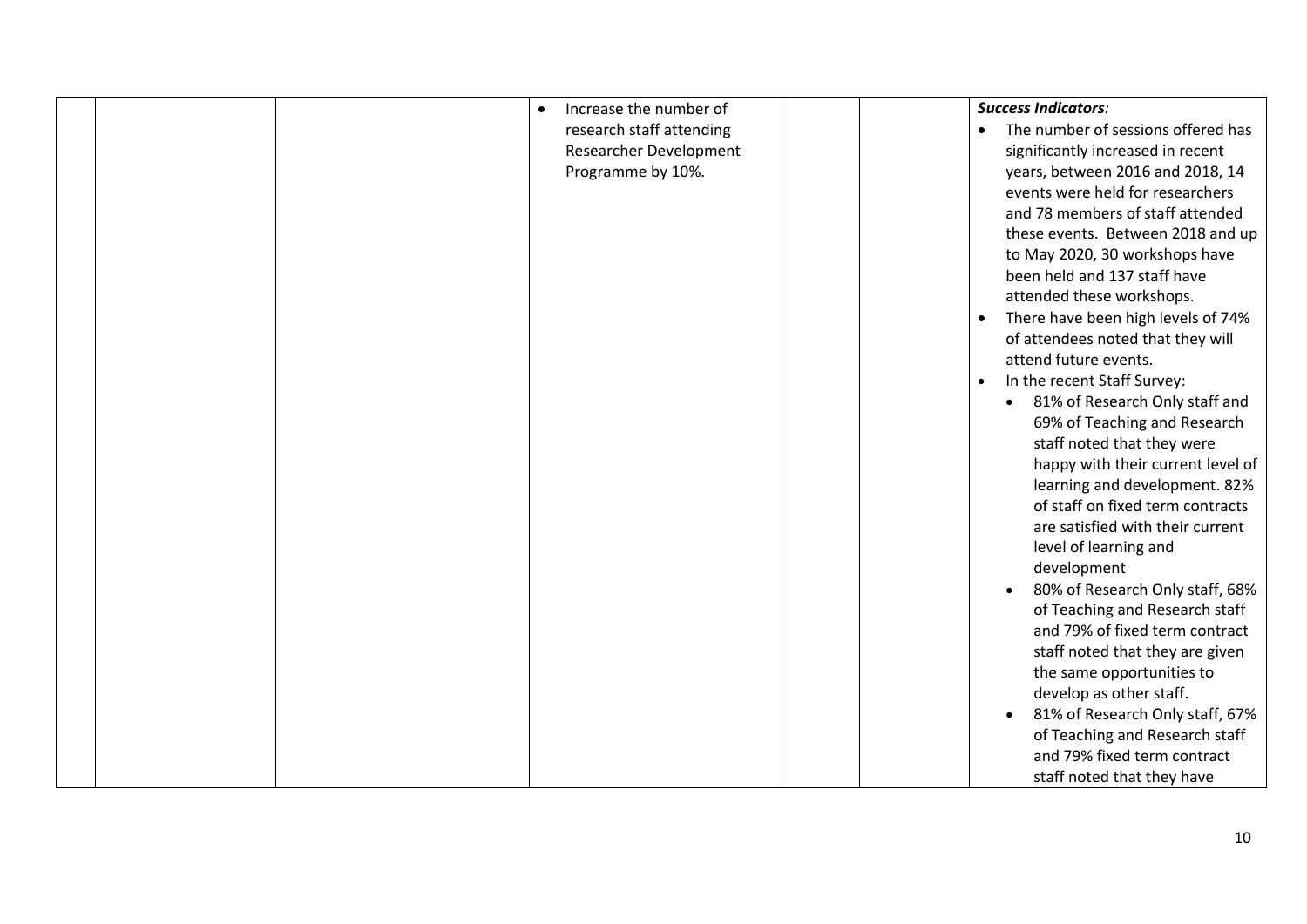|                         |                                                                         |                                                                                                                                                                                                                                                                                     |                                                                                                                                                                                                                    |                           |                                          | received sufficient training and                                                                                                                                                                                                                                                                                                                                                                                                                                                                                                                                                                                                                                                                                                                                                                                                                                                                                                         |
|-------------------------|-------------------------------------------------------------------------|-------------------------------------------------------------------------------------------------------------------------------------------------------------------------------------------------------------------------------------------------------------------------------------|--------------------------------------------------------------------------------------------------------------------------------------------------------------------------------------------------------------------|---------------------------|------------------------------------------|------------------------------------------------------------------------------------------------------------------------------------------------------------------------------------------------------------------------------------------------------------------------------------------------------------------------------------------------------------------------------------------------------------------------------------------------------------------------------------------------------------------------------------------------------------------------------------------------------------------------------------------------------------------------------------------------------------------------------------------------------------------------------------------------------------------------------------------------------------------------------------------------------------------------------------------|
|                         |                                                                         |                                                                                                                                                                                                                                                                                     |                                                                                                                                                                                                                    |                           |                                          | learning to do their jobs well.                                                                                                                                                                                                                                                                                                                                                                                                                                                                                                                                                                                                                                                                                                                                                                                                                                                                                                          |
| $\overline{2}$          | Further enhance<br>research support for<br>early career<br>researchers. | Hold an ECR mini-conference<br>j.<br>to examine development of a<br>University-wide ECR network<br>and identify key development<br>needs for the next two years.<br>Arrange a series of talks for<br>ii.<br>the ECR Network in the topics<br>identified in the mini-<br>conference. | Arrange annual University<br>mini conference to give ECRs<br>the opportunity to present<br>their research.<br>Engagement with ECR<br>Network Group (aim to<br>ensure that 70% of ECRs<br>engage with the Network). | AS&RCM<br>/RIIO<br>AS&RCM | 7/18<br>Annual<br>Review in<br>September | Due to the success of the ECR Network<br>meetings (at least four are held each<br>year) it was decided that a mini<br>conference was not necessary. ECR<br>workshops have been held during the<br>year with support of the RDCG. The<br>Group has had a positive impact on<br>developing our researcher development<br>provision in a relatively short period of<br>time and the next period will see<br>further expansion and development of<br>the Network.<br>A number of ECR network sessions have<br>been held that have included Media<br>training, applying for research funding<br>and using social media to promote<br>research. Another session has been<br>arranged specifically to provide ECRs<br>with the opportunity to meet the new<br>ECR representatives on the RDCG, or<br>the CRS representative on BU's Athena<br>SWAN Group.<br><b>Success Indicator:</b><br>38% of ECRs have engaged with the<br>Network to date. |
| $\overline{\mathbf{3}}$ | Develop a series of on-                                                 | Identify potential areas with the                                                                                                                                                                                                                                                   | Develop three on-line guides                                                                                                                                                                                       | RDRCG/<br>AS&RCM          | Completed                                | An on-line guide to the RDF has been<br>developed also presentations                                                                                                                                                                                                                                                                                                                                                                                                                                                                                                                                                                                                                                                                                                                                                                                                                                                                     |
|                         | line guides for<br>researchers.                                         | RDCG areas could include; impact<br>and public engagement and                                                                                                                                                                                                                       | following consultation with the<br><b>ECR Network.</b>                                                                                                                                                             |                           |                                          | developed for the on-line researcher                                                                                                                                                                                                                                                                                                                                                                                                                                                                                                                                                                                                                                                                                                                                                                                                                                                                                                     |
|                         |                                                                         |                                                                                                                                                                                                                                                                                     |                                                                                                                                                                                                                    |                           |                                          |                                                                                                                                                                                                                                                                                                                                                                                                                                                                                                                                                                                                                                                                                                                                                                                                                                                                                                                                          |
|                         |                                                                         | managing grants.                                                                                                                                                                                                                                                                    |                                                                                                                                                                                                                    |                           |                                          | induction programme on Blackboard                                                                                                                                                                                                                                                                                                                                                                                                                                                                                                                                                                                                                                                                                                                                                                                                                                                                                                        |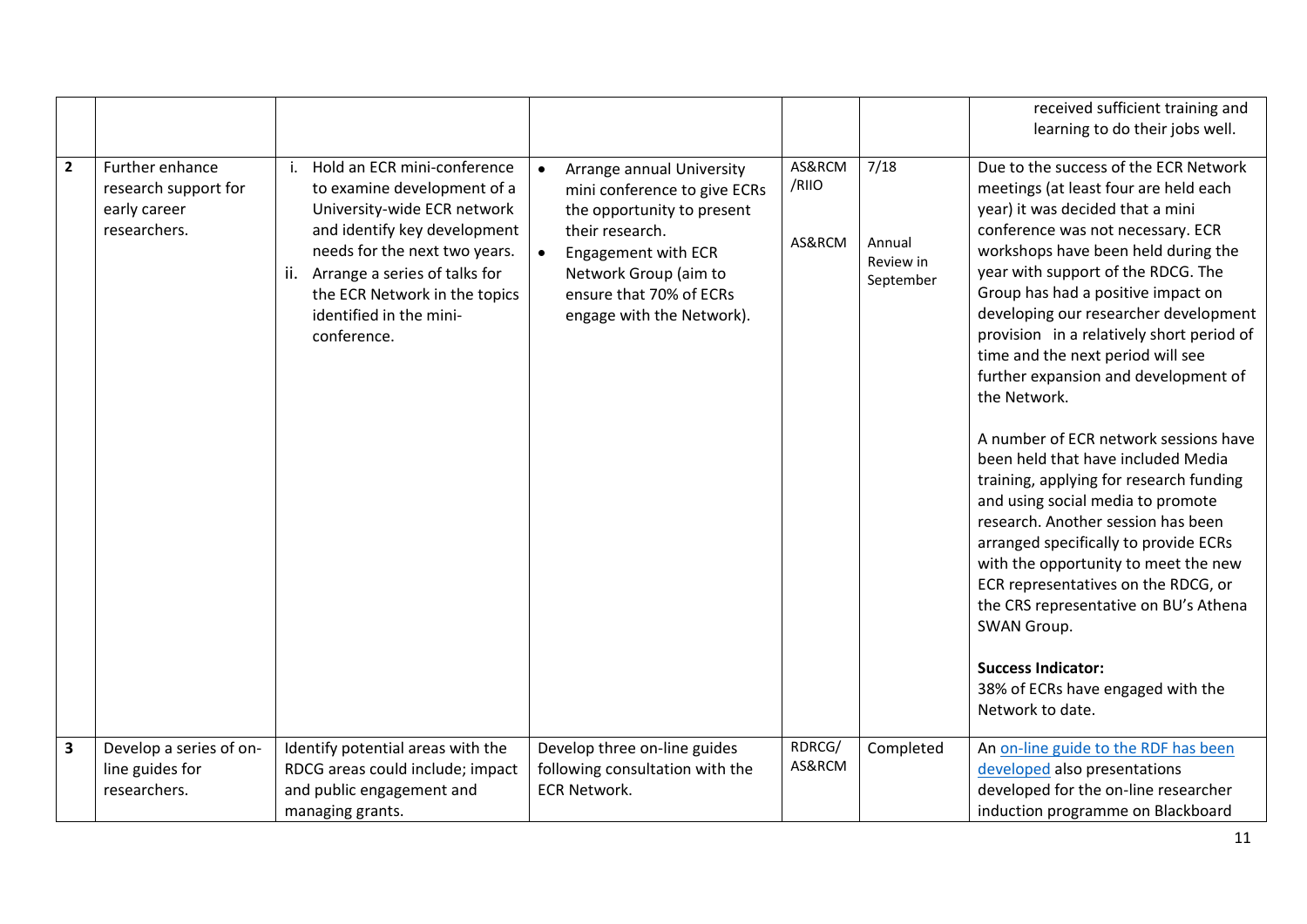| on-line guides.                                                                                                                                                                                                                                                                                                                                                                                                                                                                                                                                                                                                                                                                                                                                                                                                                                                                                                                                                                                                                                                                                                                                                                                                                                                                                                                                                                                                                                                                                     |  |
|-----------------------------------------------------------------------------------------------------------------------------------------------------------------------------------------------------------------------------------------------------------------------------------------------------------------------------------------------------------------------------------------------------------------------------------------------------------------------------------------------------------------------------------------------------------------------------------------------------------------------------------------------------------------------------------------------------------------------------------------------------------------------------------------------------------------------------------------------------------------------------------------------------------------------------------------------------------------------------------------------------------------------------------------------------------------------------------------------------------------------------------------------------------------------------------------------------------------------------------------------------------------------------------------------------------------------------------------------------------------------------------------------------------------------------------------------------------------------------------------------------|--|
| $\overline{\mathbf{4}}$<br><b>RDRCG</b><br>Completed<br><b>Two Academic Mentoring Schemes</b><br>Develop a mentoring<br>Develop a Task and End Group to<br>Progress towards mentoring<br>scheme for career<br>were introduced in 2019. The Academic<br>investigate the development and<br>process within the Colleges and /<br>implementation of a mentoring<br>Mentoring Scheme and the Senior<br>development,<br>or process within the University.<br>scheme to support researchers.<br>Academic Mentoring Scheme. The<br>publications and grant<br>Academic Mentoring Scheme has been<br>applications.<br>developed with the intention of<br>providing staff with the opportunity to<br>be mentored by staff outside their<br>School / College. The Senior Academic<br>Mentoring Scheme has been developed<br>to support staff from Lecturer 2 grade<br>who are applying for promotion.<br>Staff apply to the Scheme in June and<br>they are then matched with the<br>expectation that their mentoring will<br>continue for 12 months. Training is<br>given to both mentors and mentees. A<br>member of staff who is a qualified<br>coaching supervisor manages the<br>process and provides support to staff on<br>the Scheme.<br>We currently have 30 mentoring pairs<br>participating in the Academic<br>Mentoring Scheme and 23 mentoring<br>pairs are participating in the Senior<br>Mentoring Scheme. 71 staff have<br>indicated that they wish to participate<br>in the scheme in 2020/21. |  |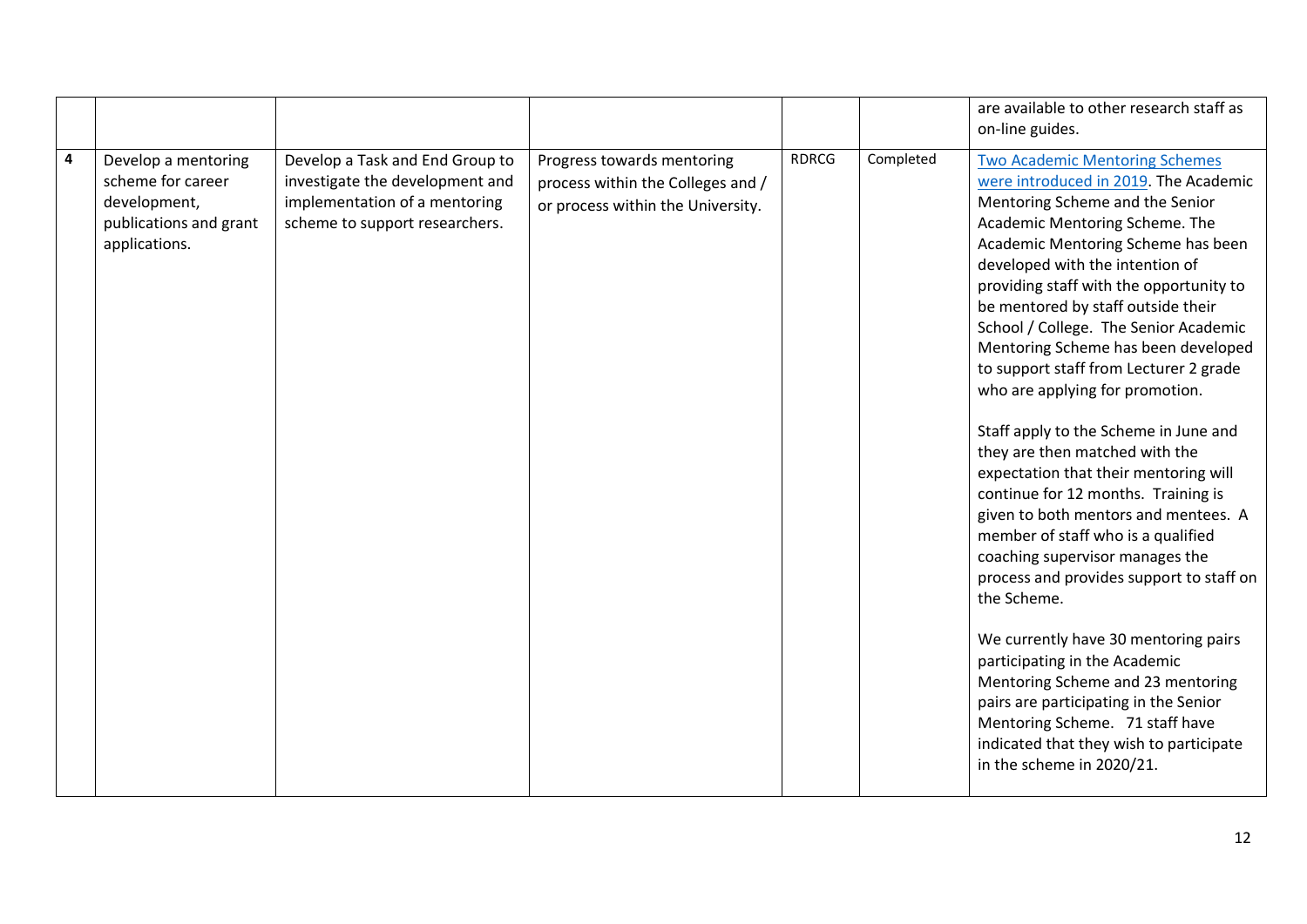|                  |                                                                                                                         |                                                                                                                                                            |                                                                                  |        |          | <b>Success Indicator:</b><br>In the evaluation of the Scheme 90% of<br>participants noted that they had found<br>it very useful/useful and 94% said they<br>would recommend the scheme to<br>others.                                                                                                                                                                                                                                                                               |
|------------------|-------------------------------------------------------------------------------------------------------------------------|------------------------------------------------------------------------------------------------------------------------------------------------------------|----------------------------------------------------------------------------------|--------|----------|------------------------------------------------------------------------------------------------------------------------------------------------------------------------------------------------------------------------------------------------------------------------------------------------------------------------------------------------------------------------------------------------------------------------------------------------------------------------------------|
| 5                | Further enhance<br>careers information for<br>staff and review the<br>format in which<br>careers advice is<br>provided. | Review career sessions format -<br>feedback from researchers<br>suggests that they would engage<br>more with career sessions if they<br>were more informal | Develop careers events (3 a year)<br>following consultation with ECR<br>Network. | AS&RCM | On-going | A Careers Programme with<br>contributions from HR, researcher<br>development, the Careers Service and<br>external contributors (who are alumni)<br>has been developed. The Programme is<br>open to staff and PhD students<br>Sessions include:<br>You and Your Career<br>Careers Outside Academia<br>Working in Academia and<br>$\bullet$<br>A Guide to the RDF<br>10 staff attended the first session but<br>we have postponed the rest of the<br>Programme until September.      |
| $\boldsymbol{6}$ | Improve the induction<br>process for research<br>staff.                                                                 | Develop specific on-line induction<br>information for researchers.                                                                                         | On-line induction document<br>completed.                                         | AS&RCM | 5/18     | Since May 2018, 88 research staff have<br>attended the University induction and<br>25 staff have attended the 3 research<br>induction session. The numbers<br>attending the research induction are<br>disappointing which has prompted the<br>development of the on-line research<br>induction presentations and addressing<br>induction will be a key objective of the<br>next action plan. However, staff who<br>attended the researcher induction have<br>found it very useful. |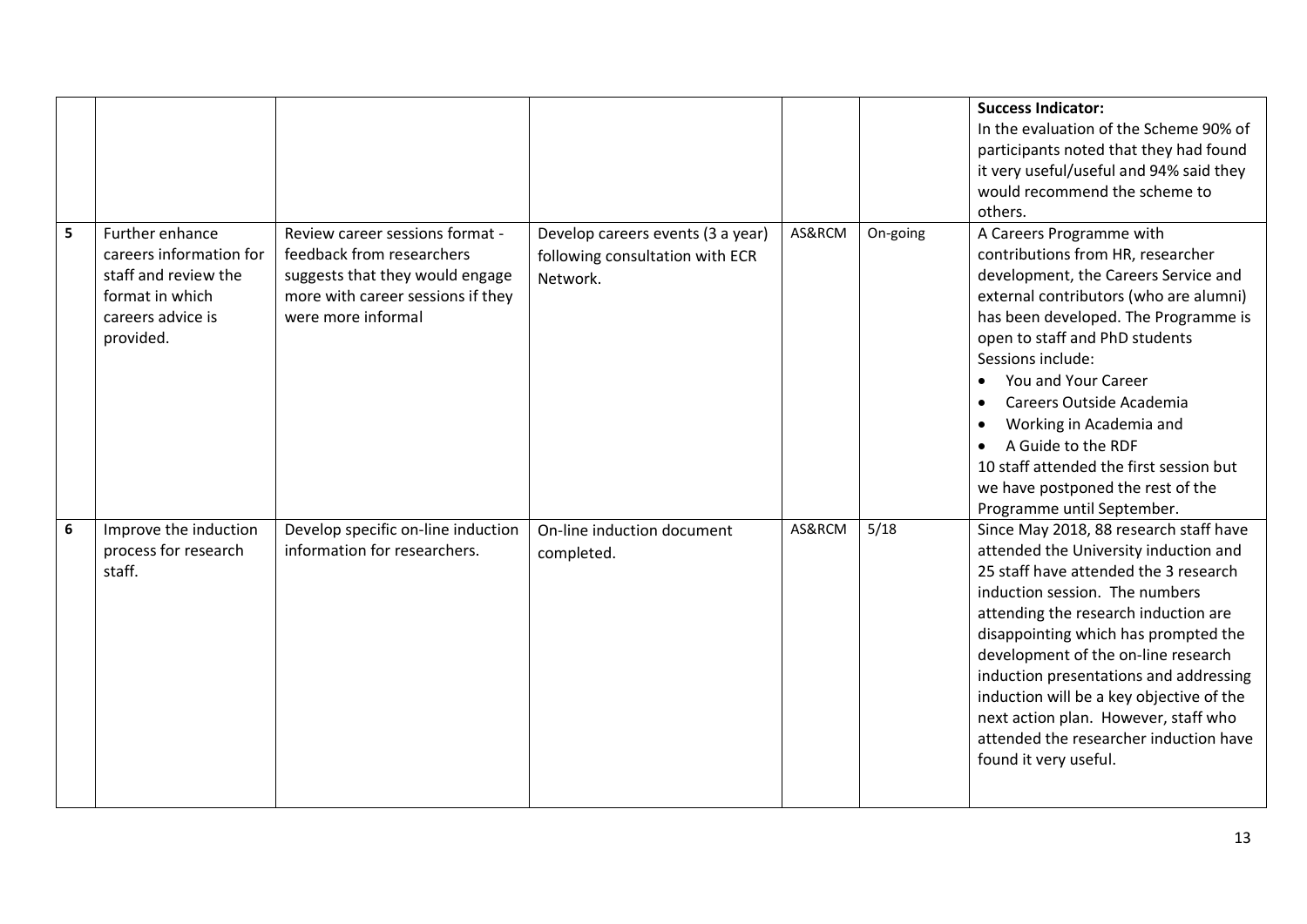|                | ADDITIONAL ACTION POINTS FOLLOWING 2018 REVIEW AND CONSULTATION (2018-2020)                                                                                   |                                                                                                                                                                                                                                                                                 |                                                                                                                                                                                                                                                                                                                                                                                                                                                                                                                                                                                                                                                                                                                                                                                                                                                                                                                                                                                                                                                                                                                                                                                           |  |  |
|----------------|---------------------------------------------------------------------------------------------------------------------------------------------------------------|---------------------------------------------------------------------------------------------------------------------------------------------------------------------------------------------------------------------------------------------------------------------------------|-------------------------------------------------------------------------------------------------------------------------------------------------------------------------------------------------------------------------------------------------------------------------------------------------------------------------------------------------------------------------------------------------------------------------------------------------------------------------------------------------------------------------------------------------------------------------------------------------------------------------------------------------------------------------------------------------------------------------------------------------------------------------------------------------------------------------------------------------------------------------------------------------------------------------------------------------------------------------------------------------------------------------------------------------------------------------------------------------------------------------------------------------------------------------------------------|--|--|
| $\overline{7}$ | Attract more external<br>speakers to the ECR<br>Network to provide a<br>greater breadth of<br>experience from both<br>academia and external<br>organisations. | <b>ECR Network to identify external</b><br>speakers from academia and<br>external organisations.                                                                                                                                                                                | AS&RCM<br>$5/20$<br>Working with Alumni Office to invite<br>Hold two events a year with<br>$\bullet$<br>Bangor PhD Alumni now working in a<br>external speakers.<br>range of sectors to contribute to<br>Get positive response to<br>$\bullet$<br>sessions on careers outside academia to<br>events from the event<br>run in 2020 - see point 5 above.<br>evaluation.                                                                                                                                                                                                                                                                                                                                                                                                                                                                                                                                                                                                                                                                                                                                                                                                                     |  |  |
| 8              | Improve<br>communication of the<br><b>University ECR</b><br><b>Network Events and</b><br>School / College-based<br><b>ECR</b> events.                         | Develop an ECR Network<br>page on the Researcher<br>Development web page and<br>Twitter so that all the<br><b>University and College ECR</b><br>Network events can be<br>advertised in the same<br>location.<br>Encourage more College /<br>School based ECR support<br>events. | Completed<br>AS&RCM<br>Researcher Development website<br>Website and Twitter page<br>$\bullet$<br>completed; the website pulls<br>completed.<br>together relevant information for<br>RDRCG members to look for<br>$\bullet$<br>researchers in terms of training<br>opportunities to develop<br>sessions, information on the RDCG,<br><b>School and College based</b><br>mentoring etc. There is a dedicated<br>events and have two events<br>section on the website highlighting<br>in each College each year.<br>our support for ECRs.<br>Reported satisfaction with<br><b>RDCG</b><br>communication of ECR<br>ii. Evidence for increased School-based<br>$5/20$<br>Network events reported in<br>support for ECRs in certain Schools,<br>event evaluation.<br>and links to central support. School<br>of Ocean Sciences and School of<br>Health Sciences have ECR networks.<br>Health Sciences recently organised<br>an ECR conference; AS&RC invited to<br>give overview of University support<br>for ECRs/researchers.<br>iii. Minutes for RDCG meetings are sent<br>to College Research Committees and<br>are available for all staff on the<br>Researcher Development web<br>pages. |  |  |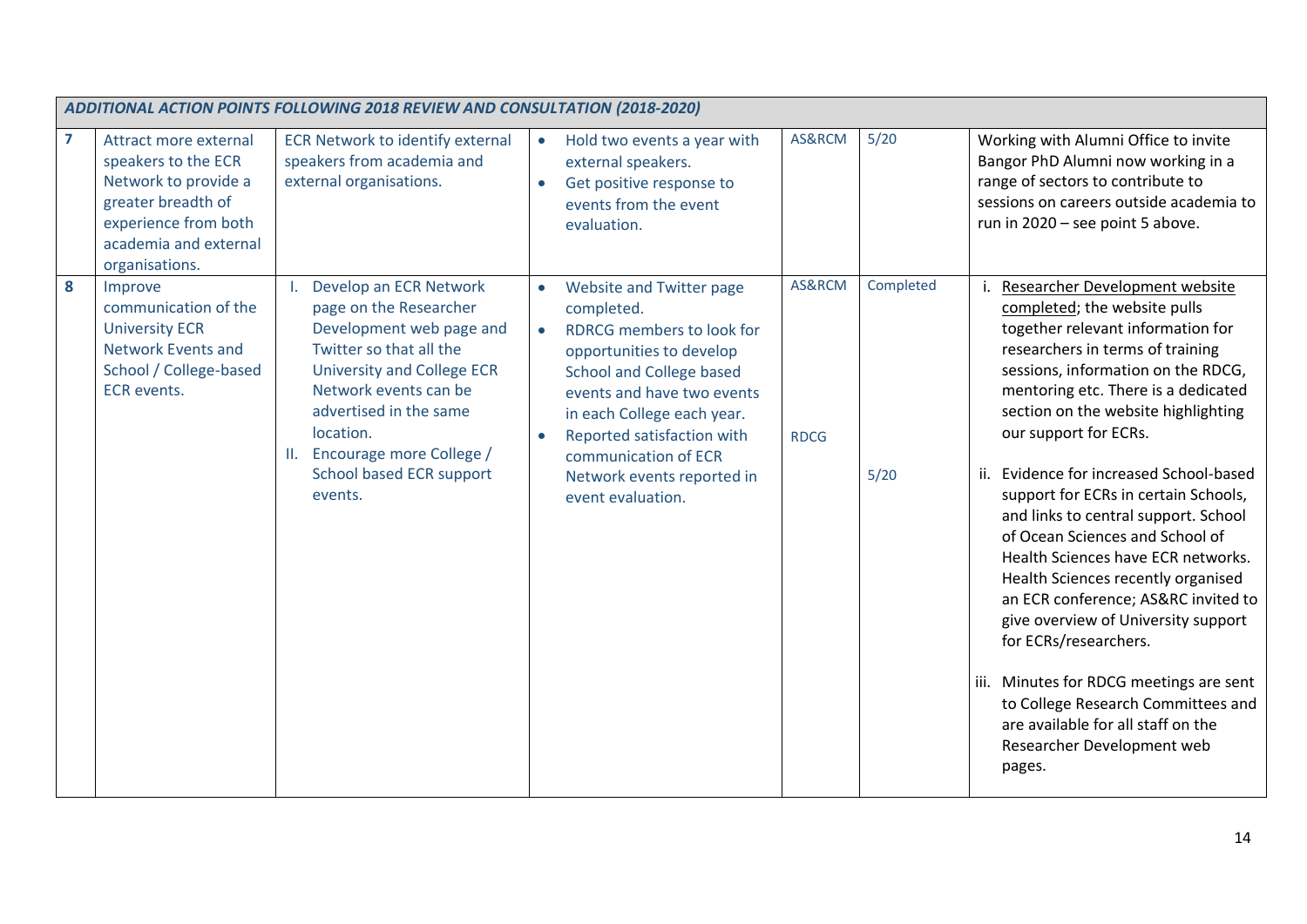| 9  | Provide on-going       | Review support provided to PhD  | Following the review develop               | <b>Doctoral</b> | $5/20$ | Established a dedicated section of the   |
|----|------------------------|---------------------------------|--------------------------------------------|-----------------|--------|------------------------------------------|
|    | development for PhD    | supervisors.                    | appropriate workshops and                  | School          |        | Doctoral School website for Doctoral     |
|    | supervisors.           |                                 | interventions to support the on-           |                 |        | supervisors :                            |
|    |                        |                                 | going development of                       |                 |        | https://www.bangor.ac.uk/doctoral-       |
|    |                        |                                 | supervisors.                               |                 |        | school/supervisors.php.en.               |
|    |                        |                                 |                                            |                 |        | This includes short recordings of        |
|    |                        |                                 |                                            |                 |        | doctoral supervisors sharing             |
|    |                        |                                 |                                            |                 |        | experiences and providing advice are     |
|    |                        |                                 |                                            |                 |        | included here for staff. Lunchtime       |
|    |                        |                                 |                                            |                 |        | sessions for discussion of Supervisory   |
|    |                        |                                 |                                            |                 |        | issues are being offered.                |
|    |                        |                                 |                                            |                 |        | Doctoral School Board is where issues    |
|    |                        |                                 |                                            |                 |        | are raised and interventions are         |
|    |                        |                                 |                                            |                 |        | initiated to address those. For example, |
|    |                        |                                 |                                            |                 |        | a recent Research Professional training  |
|    |                        |                                 |                                            |                 |        | session was offered for Doctoral         |
|    |                        |                                 |                                            |                 |        | supervisors as they requested at DSB.    |
| 10 | Develop the            | Hold two interdisciplinary min- | Positive responses to the<br>$\bullet$     | RIIO/AS&        | $5/20$ | Sessions on Interdisciplinary Research   |
|    | opportunity for        | conferences before 2020.        | mini-conferences in terms of               | <b>RCM</b>      |        | aimed at ECRs has been held. A number    |
|    | interdisciplinary work |                                 | new learning, networking                   |                 |        | of academics involved in                 |
|    | and development.       |                                 | and increasing the number of               |                 |        | interdisciplinary research shared their  |
|    |                        |                                 | inter-disciplinary projects.               |                 |        | experiences. In the evaluation the       |
|    |                        |                                 | Increase the number of inter-<br>$\bullet$ |                 |        | quality of speakers and overall          |
|    |                        |                                 | disciplinary projects by 10%.              |                 |        | enjoyment of session rated as excellent  |
|    |                        |                                 |                                            |                 |        | by those attending.                      |
|    |                        |                                 |                                            |                 |        |                                          |
|    |                        |                                 |                                            |                 |        | As a result of this event, one of the    |
|    |                        |                                 |                                            |                 |        | speakers has delivered a session on      |
|    |                        |                                 |                                            |                 |        | Interdisciplinary research to the School |
|    |                        |                                 |                                            |                 |        | of Education & Human Development         |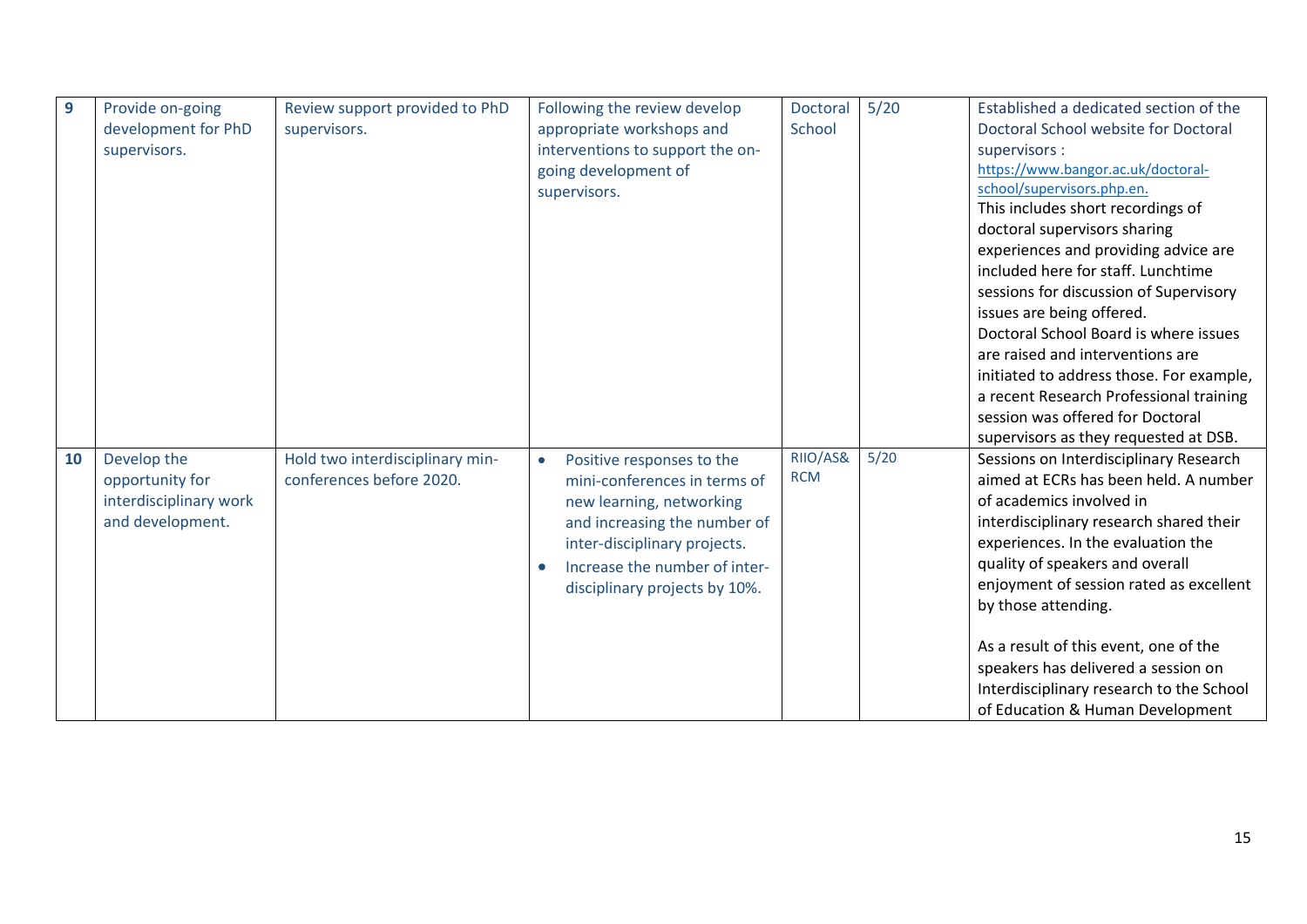| 11 | <b>Provide ECRs with</b> |     | <b>Introduce ECR Bangor</b>         |           | Continue to provide annual    | <b>RIIO</b> | 5/18                 | (i) and (ii) In 2018-19 some 26         |
|----|--------------------------|-----|-------------------------------------|-----------|-------------------------------|-------------|----------------------|-----------------------------------------|
|    | additional               |     | <b>University Researcher Travel</b> |           | financial support for the     |             | <b>Review impact</b> | applications were received for the two  |
|    | opportunities to help    |     | Grants.                             |           | awards.                       |             | 6/19                 | ECR grant schemes (i.e. Travel and      |
|    | them develop research    | ii. | <b>Introduce ECR Bangor</b>         |           | Positive response to awards   |             |                      | Research Support) of which 24 were      |
|    | capacity and capability. |     | <b>University Research Support</b>  |           | recognised by survey/focus    |             |                      | funded. Awards made were a mixture of   |
|    |                          |     | Awards.                             |           | groups.                       |             |                      | fully funded activity and matched       |
|    |                          |     |                                     | $\bullet$ | Each grant awarded is linked  |             |                      | contributions.                          |
|    |                          |     |                                     |           | to the production of tangible |             |                      |                                         |
|    |                          |     |                                     |           | outputs. Each academic        |             |                      | Most awards were valued around £500     |
|    |                          |     |                                     |           | awarded a grant (both travel  |             |                      | or less, however, three awards for      |
|    |                          |     |                                     |           | and research grants) will be  |             |                      | exceptional projects were made of the   |
|    |                          |     |                                     |           | required to produce at least  |             |                      | order of £1,500. The total scheme value |
|    |                          |     |                                     |           | one output or grant           |             |                      | was £13,500.                            |
|    |                          |     |                                     |           | application of relevance to   |             |                      |                                         |
|    |                          |     |                                     |           | the discipline.               |             |                      | With respect to equality and diversity  |
|    |                          |     |                                     |           |                               |             |                      | measures 25% of the awards were         |
|    |                          |     |                                     |           |                               |             |                      | made to male ECRs and 75% were made     |
|    |                          |     |                                     |           |                               |             |                      | to female ECRs.                         |
|    |                          |     |                                     |           |                               |             |                      |                                         |
|    |                          |     |                                     |           |                               |             |                      | With respect to Discipline splits, a    |
|    |                          |     |                                     |           |                               |             |                      | reasonable spread was achieved with     |
|    |                          |     |                                     |           |                               |             |                      | 46% of the awards made to ECRs in the   |
|    |                          |     |                                     |           |                               |             |                      | Sciences and Engineering domain; 33%    |
|    |                          |     |                                     |           |                               |             |                      | being made to ECRS in Arts and          |
|    |                          |     |                                     |           |                               |             |                      | Humanities and 21% being made to        |
|    |                          |     |                                     |           |                               |             |                      | <b>ECRs in the Healthcare Sciences</b>  |
|    |                          |     |                                     |           |                               |             |                      | domain. Given that traditional          |
|    |                          |     |                                     |           |                               |             |                      | Postdoctoral researchers funded on      |
|    |                          |     |                                     |           |                               |             |                      | research grants in the Sciences and     |
|    |                          |     |                                     |           |                               |             |                      | Engineering make up the largest cohort  |
|    |                          |     |                                     |           |                               |             |                      | of ECRs in Bangor this outcome reflects |
|    |                          |     |                                     |           |                               |             |                      | positively on the wide-reaching success |
|    |                          |     |                                     |           |                               |             |                      | of the scheme.                          |
|    |                          |     |                                     |           |                               |             |                      |                                         |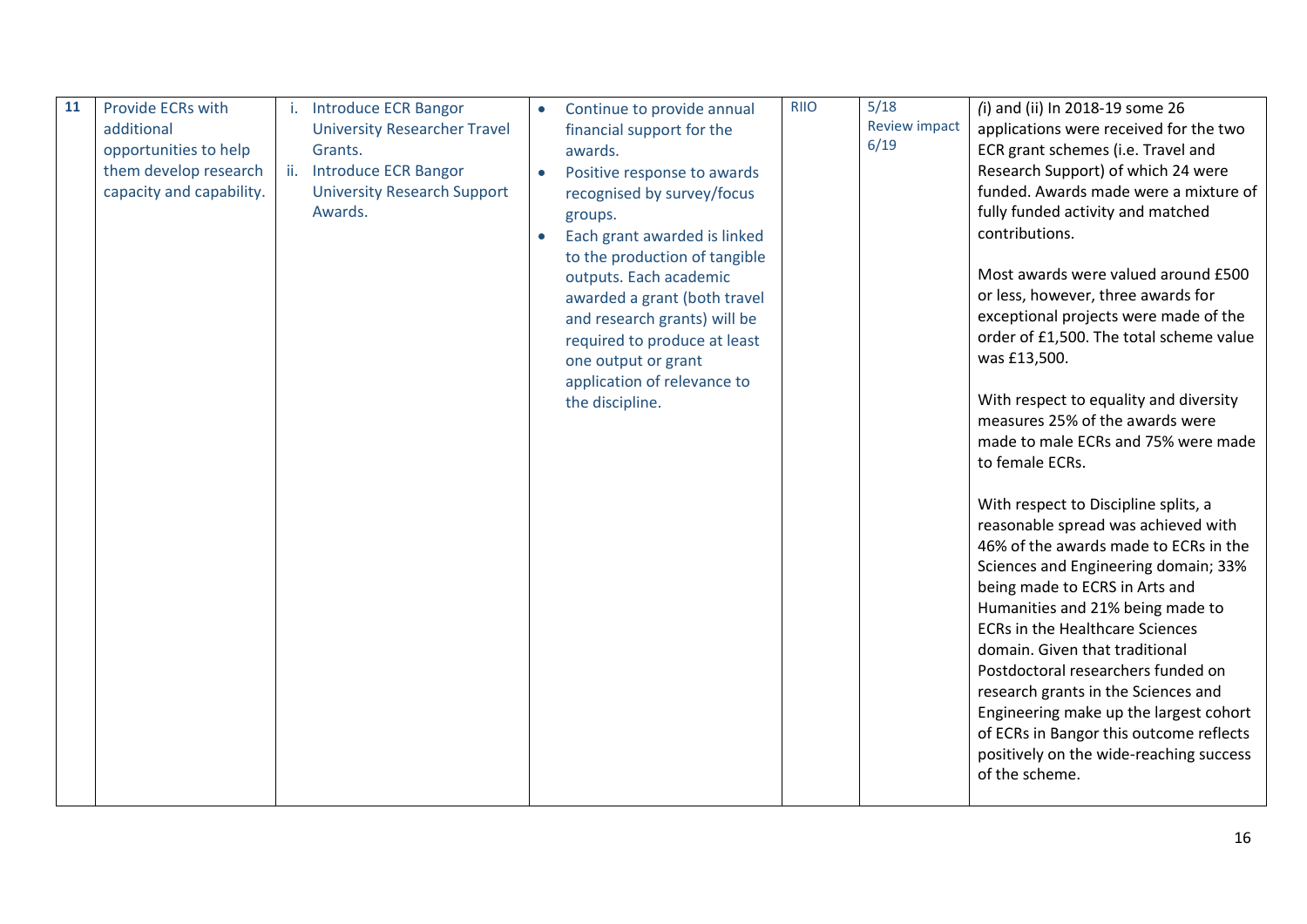| 12 | Review the University's<br>support to staff<br>regarding grant<br>applications. | Review current support<br>processes for staff and<br>innovative ways to support<br>staff.<br>Include grant capture<br>workshop on Research | The quality and quantity of<br>grant applications will<br>increase through this<br>intervention. We anticipate<br>there to be a 15% increase in<br>high quality grant | <b>RIIO</b><br>DD(HR)D | $5/20$<br>9/19 | RIIO have developed a number of<br>training sessions to support staff with<br>grant applications. RIIO have offered<br>the following sessions twice in 2019:<br>1. Funding opportunities<br>2. Developing a Research Proposal                                                                                                           |
|----|---------------------------------------------------------------------------------|--------------------------------------------------------------------------------------------------------------------------------------------|-----------------------------------------------------------------------------------------------------------------------------------------------------------------------|------------------------|----------------|-----------------------------------------------------------------------------------------------------------------------------------------------------------------------------------------------------------------------------------------------------------------------------------------------------------------------------------------|
|    |                                                                                 | Leadership Programme.                                                                                                                      | applications submitted (as<br>assessed by internal and<br>external peer review). We<br>expect this to convert to a                                                    |                        |                | 3. The Cost of your Research<br>4. Grant Evaluation and Review<br>Evaluation of these sessions from                                                                                                                                                                                                                                     |
|    |                                                                                 |                                                                                                                                            | 10% increase in success<br>across the organisation.<br>Level of satisfaction of<br>support provided by the                                                            |                        |                | attendees are very positive, with an<br>overall score of between 5.1 and 5.7<br>(where $6=$ Excellent; $1 =$ poor) for each<br>session.                                                                                                                                                                                                 |
|    |                                                                                 |                                                                                                                                            | University provided by a<br>question include in the CROS<br>survey.                                                                                                   |                        |                | These sessions will run twice a year.                                                                                                                                                                                                                                                                                                   |
|    |                                                                                 |                                                                                                                                            |                                                                                                                                                                       |                        |                | Grant Capture workshops have been<br>included in all the Research Leadership<br>Programme Cohorts run. The mixture of<br>strategic direction and technical<br>guidance from RIIO staff alongside the<br>tactical guidance and advice based on<br>personal experience from senior<br>'research mentors' was very positively<br>received. |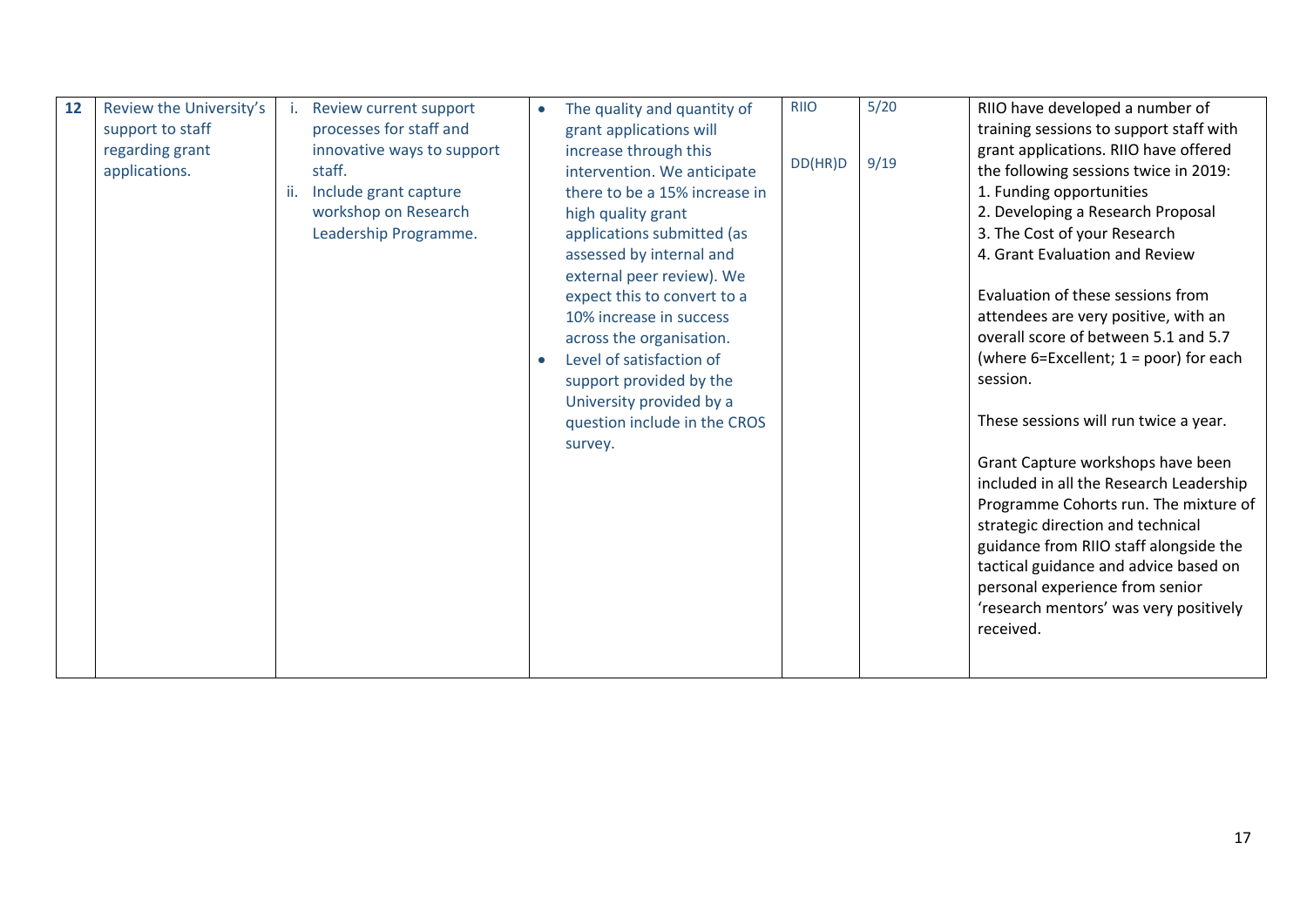| 13 | Share best practice    | Continue to hold sessions to      | i.  | The quality and volume of   | <b>RIIO</b> | $5/20$ | Whilst there is no direct or simple      |
|----|------------------------|-----------------------------------|-----|-----------------------------|-------------|--------|------------------------------------------|
|    | across the University. | inform and share best practice in |     | grant applications are      |             |        | correlation between the quality and      |
|    |                        | key areas such as: Impact and     |     | improved, and will be       |             |        | volume of grant applications, nor is     |
|    |                        | grant capture through discussions |     | monitored in our annual     |             |        | there between the sharing of best        |
|    |                        | and case studies.                 |     | rolling REF process, and    |             |        | practice of such success, there are some |
|    |                        |                                   |     | through internal and        |             |        | positive indicators of improving         |
|    |                        |                                   |     | external peer review        |             |        | research activity.                       |
|    |                        |                                   |     | processes. We aim to        |             |        |                                          |
|    |                        |                                   |     | increase high quality grant |             |        | The University has seen its research     |
|    |                        |                                   |     | applications by 15% by      |             |        | income increase in recent years from     |
|    |                        |                                   |     | 2020.                       |             |        | £18.3M in 16/17 to £21.3M in 17/18 to    |
|    |                        |                                   | ii. | The number and quality of   |             |        | £21.3M in 18/19 with forecasts of        |
|    |                        |                                   |     | impact pathways and stories |             |        | between £24.6M for 19/20.                |
|    |                        |                                   |     | are improved. This will be  |             |        |                                          |
|    |                        |                                   |     | monitored through PURE      |             |        | We are however, more confident that      |
|    |                        |                                   |     | and through our annual      |             |        | the work we have undertaken to give      |
|    |                        |                                   |     | rolling REF processes.      |             |        | researchers a better and more            |
|    |                        |                                   |     |                             |             |        | sophisticated understanding of the       |
|    |                        |                                   |     |                             |             |        | impact of their research, has been       |
|    |                        |                                   |     |                             |             |        | successful as seen by the finessing of   |
|    |                        |                                   |     |                             |             |        | existing Impact Case Studies for REF     |
|    |                        |                                   |     |                             |             |        | 2021 as well as the development of new   |
|    |                        |                                   |     |                             |             |        | candidate ICS.                           |
|    |                        |                                   |     |                             |             |        |                                          |
|    |                        |                                   |     |                             |             |        | With respect to the Pathways to Impact   |
|    |                        |                                   |     |                             |             |        | required for inclusion in Research       |
|    |                        |                                   |     |                             |             |        | Council grant applications, we have      |
|    |                        |                                   |     |                             |             |        | seen a significant and largely           |
|    |                        |                                   |     |                             |             |        | unexpected change. Early in 2020 UKRI    |
|    |                        |                                   |     |                             |             |        | announced that they will no longer       |
|    |                        |                                   |     |                             |             |        | require researchers to include Pathways  |
|    |                        |                                   |     |                             |             |        | to Impact statements in their grant      |
|    |                        |                                   |     |                             |             |        | applications. The argument in support    |
|    |                        |                                   |     |                             |             |        | for the change being three-fold (i) that |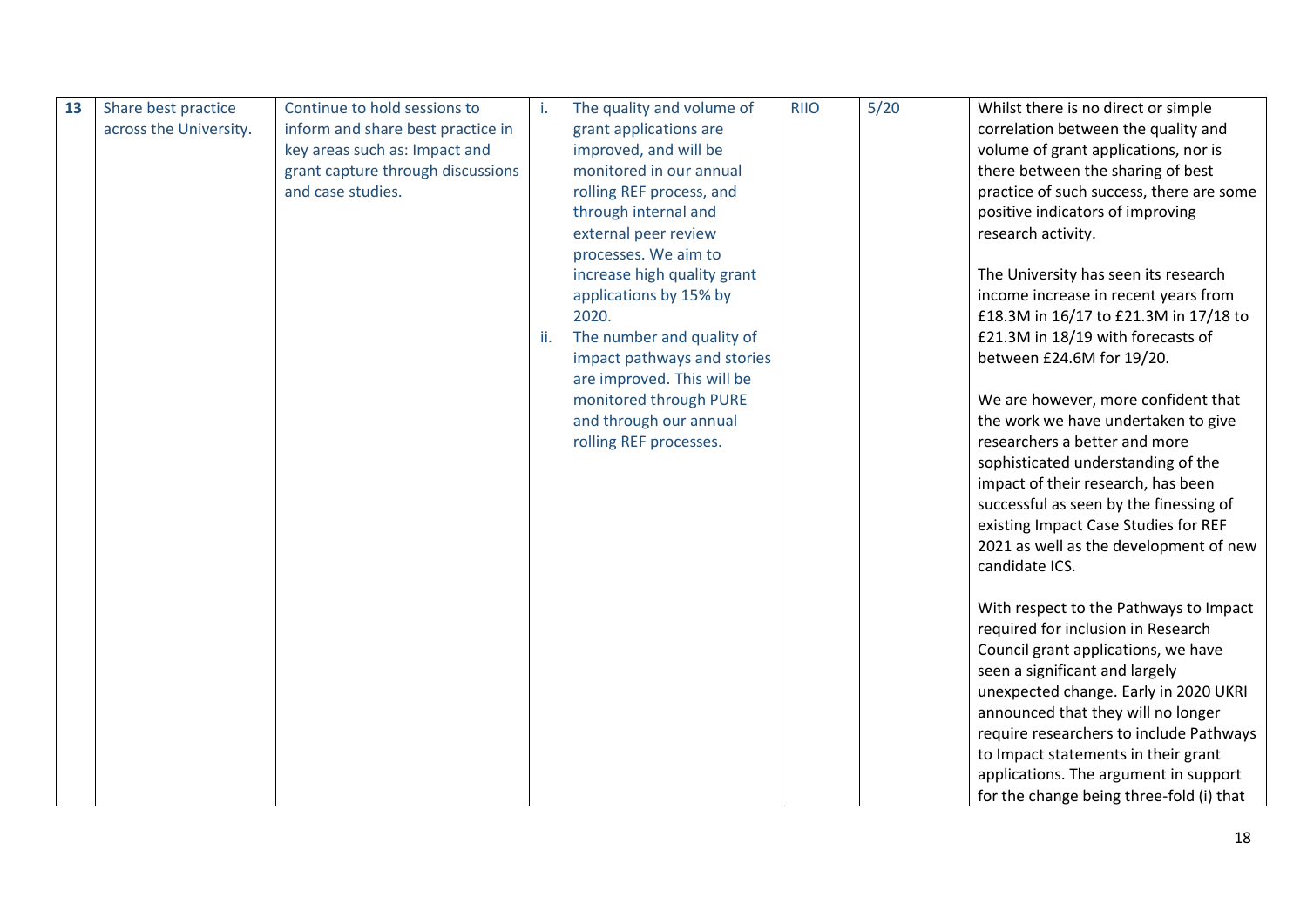|  |  | P to I statements were by not typically  |
|--|--|------------------------------------------|
|  |  | used in the scoring of applications (ii) |
|  |  | that they were an additional             |
|  |  | administrative burden (iii) that the     |
|  |  | principle of Impact was now so deeply    |
|  |  | embedded in the UK's research culture    |
|  |  | that it did not need this reinforcement. |

#### **PRINCIPLE 5: RESEARCHERS' RESPONSIBILITIES**

|                         | Aim                                                                                   | Action identified for 2018-2020                                                                                                                                                                                     | <b>Success Indicators</b>                                                                                                                                                                        | Lead<br>Resp.   | <b>Date</b>            | <b>Progress</b>                                                                                                                                                                                                                                                |
|-------------------------|---------------------------------------------------------------------------------------|---------------------------------------------------------------------------------------------------------------------------------------------------------------------------------------------------------------------|--------------------------------------------------------------------------------------------------------------------------------------------------------------------------------------------------|-----------------|------------------------|----------------------------------------------------------------------------------------------------------------------------------------------------------------------------------------------------------------------------------------------------------------|
| $\mathbf{1}$            | Ensure all research<br>leaders are aware of<br>their responsibilities.                | Hold sessions in the five<br>$\bullet$<br>Colleges in relation to RCUK<br>Pathways to Impact, and the<br>Concordat.                                                                                                 | All sessions completed.                                                                                                                                                                          | AS&RCM<br>/RIIO | Completed              | All five sessions completed<br>regarding the Concordat.<br>27 sessions undertaken in relation<br>to impact with over 600 academic<br>staff attending these sessions,<br>including ECRs.                                                                        |
| $\mathbf{2}$            | Improve awareness of<br>researchers' ethical<br>and research integrity.               | Send email regarding the<br>new Research Ethics Policy<br>to all relevant staff.<br>Ш.<br>Arrange a series of<br>workshops for staff to<br>communicate the revised<br><b>Research Ethics Policy</b><br>effectively. | Email sent out to all staff.<br>2 workshops held to<br>communicate the policy.                                                                                                                   | <b>P&amp;GO</b> | Completed<br>Completed | New policy has been completed<br>and is up on the web site.<br>2 sessions regarding research ethics<br>ii.<br>have been held for staff. 26 staff<br>attended these sessions. More<br>targeted information and training in<br>provided at College/School level. |
|                         |                                                                                       | ADDITIONAL ACTION POINTS FOLLOWING 2018 REVIEW AND CONSULTATION (2018-2020)                                                                                                                                         |                                                                                                                                                                                                  |                 |                        |                                                                                                                                                                                                                                                                |
| $\overline{\mathbf{3}}$ | Ensure that staff are<br>aware of their<br>responsibilities in<br>relation to impact. | Develop impact sessions for<br>staff on topics such as<br>Pathways to impact -<br>which will be supported by<br>online training resources                                                                           | Ensure all actions undertaken and<br>investigate a methodology to link<br>the impact of the sessions and on-<br>line modules on improving the<br>quality and quantity of impact case<br>studies. | <b>RIIO</b>     | Completed              | i./ii. Completed - these sessions are<br>delivered several times a year to both<br>university wide audiences and at a more<br>specific School level. Experience has<br>shown that these latter events are<br>much more valued (largely due to their            |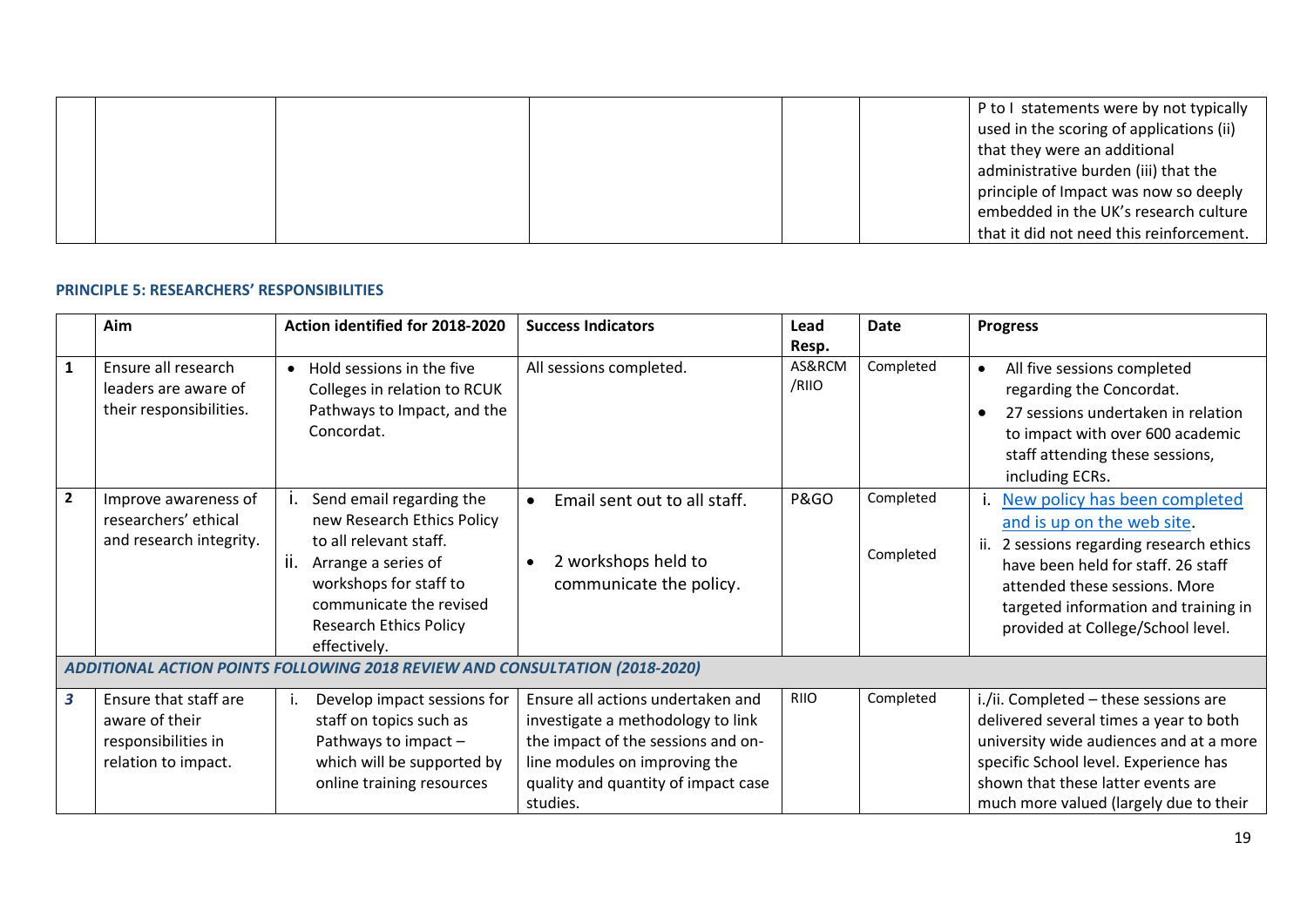| Introduce University-wide<br>$\mathbf{II}$ . | more focussed and local nature) than      |
|----------------------------------------------|-------------------------------------------|
| impact themed events $-1$ -                  | the events for wider audiences.           |
| 2 per year                                   |                                           |
| Hold 'Costing a research<br>iii.             | iii. Completed/Ongoing - this training    |
| Proposal' session for staff.                 | session is one of RIIO's most popular     |
| Develop an on-line module<br>iv.             | events being valued both by new ECRs      |
| on generating impact from                    | and existing staff refocussing their      |
| research.                                    | research efforts.                         |
|                                              |                                           |
|                                              | iv. This online module is currently under |
|                                              | development.                              |
|                                              |                                           |

#### **PRINCIPLE 6: EQUALITY AND DIVERSITY**

| Aim                                                                                       | Action identified for 2018-2020                                                                                                                                   | <b>Success Indicator</b>                                                                                                                                                                            | Lead               | Date                   | <b>Progress</b>                                                                                                                                                                                                                                                                                                                                                                                                                                                                                                                                                                             |
|-------------------------------------------------------------------------------------------|-------------------------------------------------------------------------------------------------------------------------------------------------------------------|-----------------------------------------------------------------------------------------------------------------------------------------------------------------------------------------------------|--------------------|------------------------|---------------------------------------------------------------------------------------------------------------------------------------------------------------------------------------------------------------------------------------------------------------------------------------------------------------------------------------------------------------------------------------------------------------------------------------------------------------------------------------------------------------------------------------------------------------------------------------------|
| Ensure that the<br>employee support<br>provision reflects best<br>practice in the sector. | Provide guidance for PIs on<br>employee support policies.<br>Hold workshops in all the<br>ii.<br>Colleges to outline the<br>University's support in this<br>area. | 5 workshops to be held across<br>the University in 2016/17.<br>Improve responses in the CROS<br>survey that 90% of staff agree<br>that the University is<br>committed to equality and<br>diversity. | Resp.<br><b>HR</b> | Completed<br>Completed | Guidance on these policies are<br>available on the web and highlighted to<br>managers.<br>ii.<br>5 talks regarding the University's<br>Employee Support Policies were held in<br>15/16 by HR, Health and Safety and<br>from the University crèche to make<br>staff aware of the policies and support<br>available to them. These were well<br>received by staff.<br><b>Success indicators:</b><br>In the recent staff survey<br>92% of Research Only staff, 74% of<br>Teaching and Research staff and 85%<br>of fixed term contract staff noted that<br>they believe that the University is |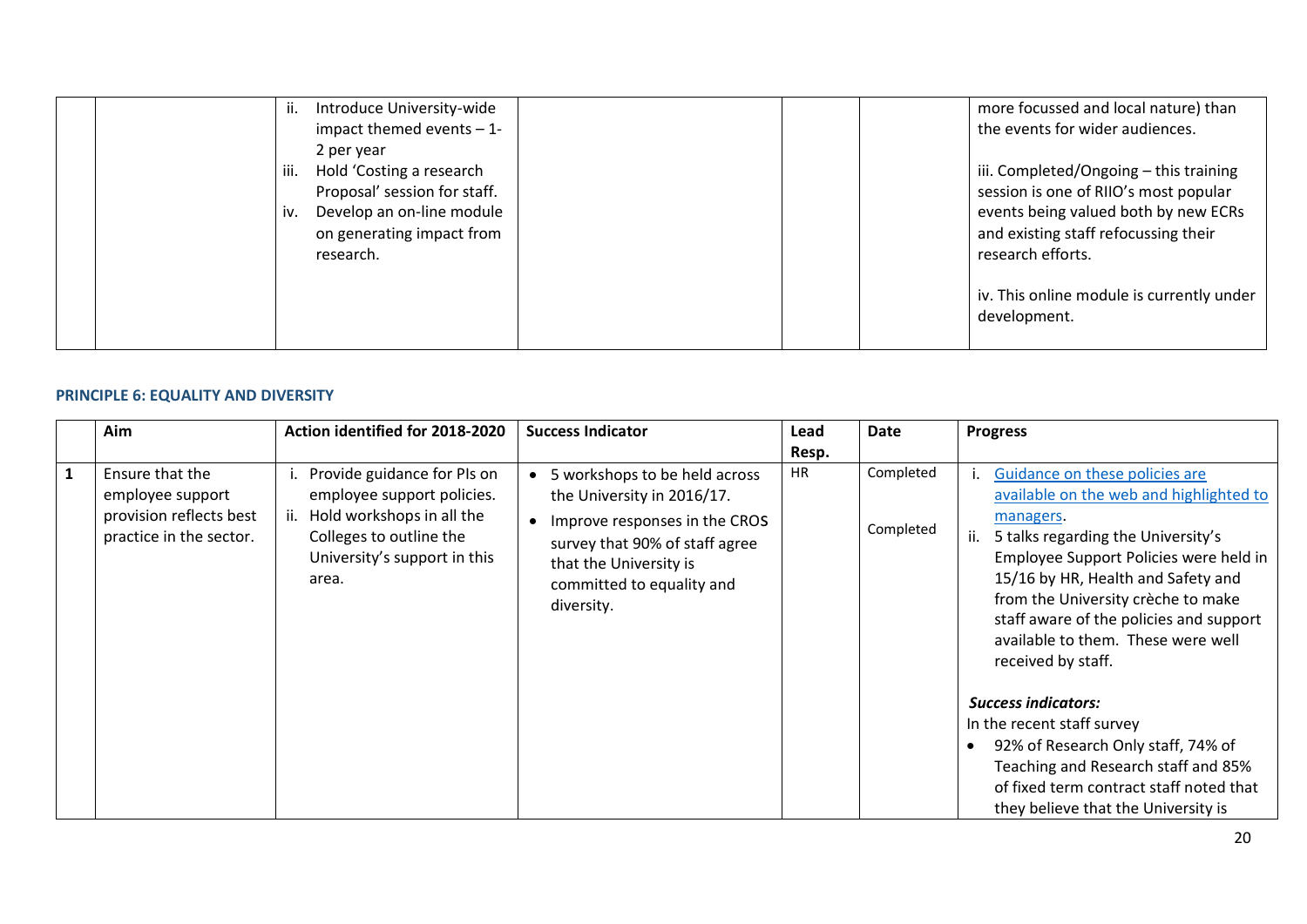|                         |                                                                                                                                                        |                                                                                                                                                                                          |                                                                                                                                                                                                                                                                   |             |                       | committed to equality of opportunity<br>for all of its staff. The 2019 CROS noted<br>75% to the same question in 2019. 82%<br>of PIRLS respondents agree that the<br>University is committed to equality and<br>diversity.                                                                                                                                                                                                                                                                                                                                                                                                                                                                                                            |
|-------------------------|--------------------------------------------------------------------------------------------------------------------------------------------------------|------------------------------------------------------------------------------------------------------------------------------------------------------------------------------------------|-------------------------------------------------------------------------------------------------------------------------------------------------------------------------------------------------------------------------------------------------------------------|-------------|-----------------------|---------------------------------------------------------------------------------------------------------------------------------------------------------------------------------------------------------------------------------------------------------------------------------------------------------------------------------------------------------------------------------------------------------------------------------------------------------------------------------------------------------------------------------------------------------------------------------------------------------------------------------------------------------------------------------------------------------------------------------------|
| $\overline{2}$          | Progress the<br>University's Athena<br>SWAN strategy through<br>the Athena SWAN<br>applications.                                                       | Support Schools to achieve<br>j.<br>Athena SWAN awards.<br>ii.<br>University to be successful<br>in reapplication for<br>University Athena SWAN<br>bronze award.                         | Four additional Schools to<br>$\bullet$<br>achieve Athena SWAN awards.<br>University achieves Athena<br>$\bullet$<br>SWAN Award.<br>CROS survey reports that 90%<br>$\bullet$<br>of staff agree that the<br>University is committed to<br>equality and diversity. | <b>ASTG</b> | On-going              | The following Schools have currently<br>achieved Athena SWAN awards; School<br>of Ocean Sciences, Psychology and<br>Business. The former School of<br>Environmental Science had an award<br>until November 2019 and reapplied in<br>November. The School of Computer<br>Science and Electronic Engineering also<br>applied in April.<br>School of Computer Science &<br>ii.<br>Electronic Engineering and the School<br>of Natural Sciences submitted in April<br>2020. The majority of other Schools<br>have started working towards<br>submission for awards.<br>See relevant KPI above.<br>liii.<br>There has been an increase in<br>iv.<br>awareness of the Athena SWAN<br>charter in CROS: 61% in 2019 (up from<br>57% in 2017). |
| $\overline{\mathbf{3}}$ | Develop gender related<br>networking events in<br>the University to<br>provide effective<br>career development<br>advice and role models<br>for staff. | Arrange Athena SWAN<br>j.<br>presentations to increase<br>awareness and improve<br>knowledge of the Athena<br>SWAN principles and the<br>University's commitment to<br>those principles. | • Arrange 3 Athena SWAN<br>presentations a year.                                                                                                                                                                                                                  | AS&RCM      | On-going<br>Completed | Three very successful International<br>Women's Day events were held in 2017,<br>2019 and 2020 (the 2018 event was<br>cancelled due to strike action). The theme<br>of the 2017 event was "Paths to Progress",<br>the 2019 event was "Inspiring careers".<br>The theme of the 2020 event was "Gender<br>Equality in HE".                                                                                                                                                                                                                                                                                                                                                                                                               |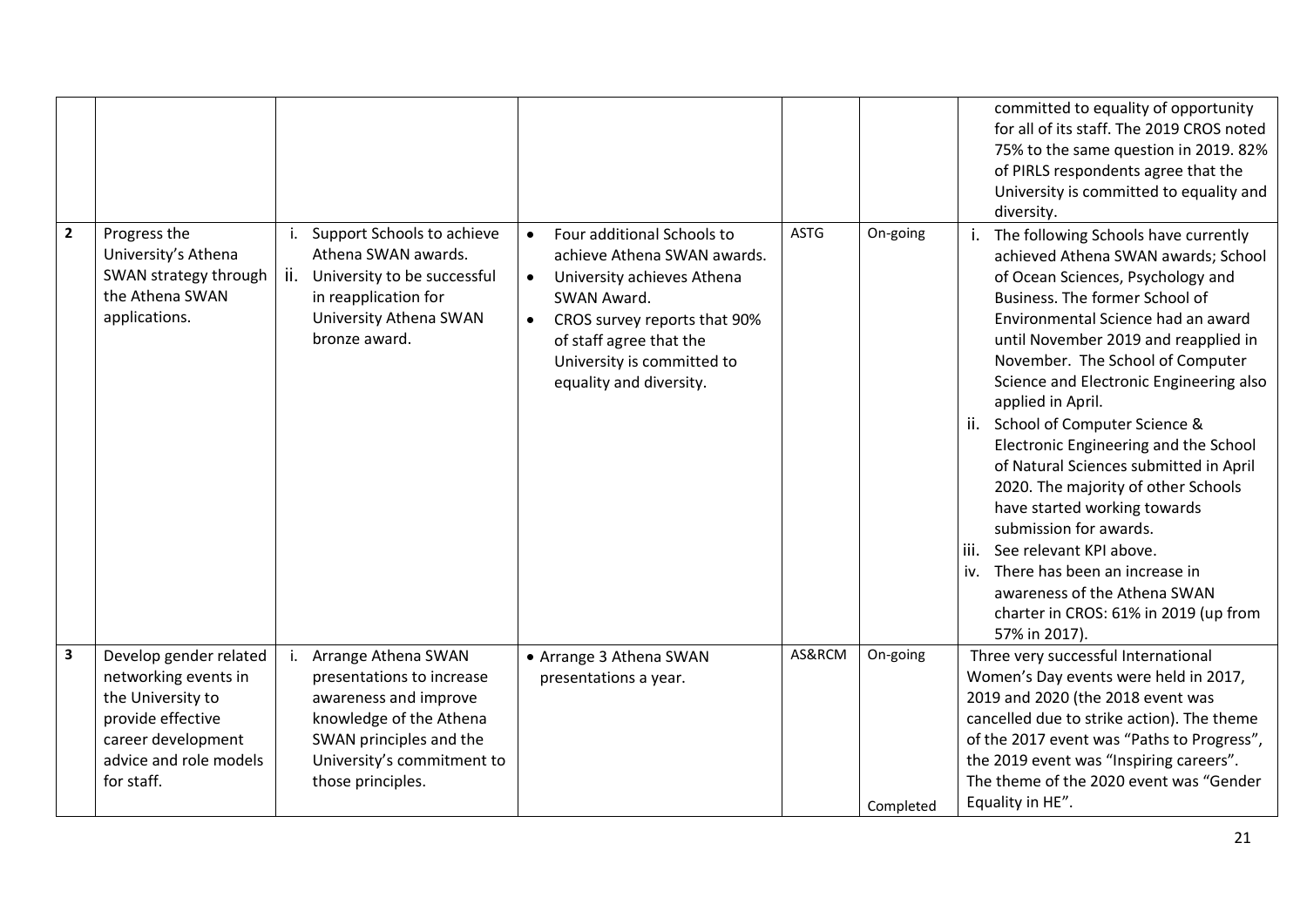|   |                                                                      | ii. Arrange a 'Moving<br>Forwards' conference to<br>review progress against the<br>University's Athena SWAN<br>strategy. | • Good response from feedback to<br>the 'Paths to Progress' and<br>'Inspiring Careers' IWD<br>conferences. | AS&RCM |      | Other Athena SWAN presentations held:<br>Gender (in)equality in Higher<br>Education (organised by NRN LCEE) -<br>29th Jan 2019<br>Women in the Workplace: Breaking<br>Barriers - talk by Patsy Sanchez<br>(University of South Florida) 6th March<br>2019.<br>The workplace glassed and gendered /<br>Mapping Career in HE - talk and<br>workshop by Dr Kate Thomas<br>(Birmingham City University) 23 May<br>2019.                                                                                                                                                                                 |
|---|----------------------------------------------------------------------|--------------------------------------------------------------------------------------------------------------------------|------------------------------------------------------------------------------------------------------------|--------|------|-----------------------------------------------------------------------------------------------------------------------------------------------------------------------------------------------------------------------------------------------------------------------------------------------------------------------------------------------------------------------------------------------------------------------------------------------------------------------------------------------------------------------------------------------------------------------------------------------------|
| 4 | Establish a workload<br>policy and principles<br>for academic staff. | Consultation with the Policy<br>with UCU and relevant Task<br>Groups and communicate<br>agreed policy to staff           | Introduce workload principles and<br>policy.                                                               | HR     | 5/18 | <b>Update 2020:</b><br>The workload principles and policy was<br>agreed and since then progress has been<br>made in terms of:<br>Developing a workload allocation<br>Guidelines and draft University tariffs.<br>An electronic academic workload<br>allocation and planning system has<br>been purchased.<br>A new member of staff is starting with<br>specific responsibility to manage the<br>academic workload system and<br>project.<br>Sub-groups have been formed to<br>$\bullet$<br>further refine and develop the tariffs<br>that includes a specific group to<br>address research tariffs. |
| 5 | Provide informal as<br>well as formal support<br>to parents.         | Establish parent to parent<br>network.                                                                                   | Hold 3 parent to parent<br>$\bullet$<br>network meeting per year.                                          | AS&RCM | 9/16 | Response to establishing a parent to<br>parent network have been unsuccessful to<br>date. We have held focus groups and                                                                                                                                                                                                                                                                                                                                                                                                                                                                             |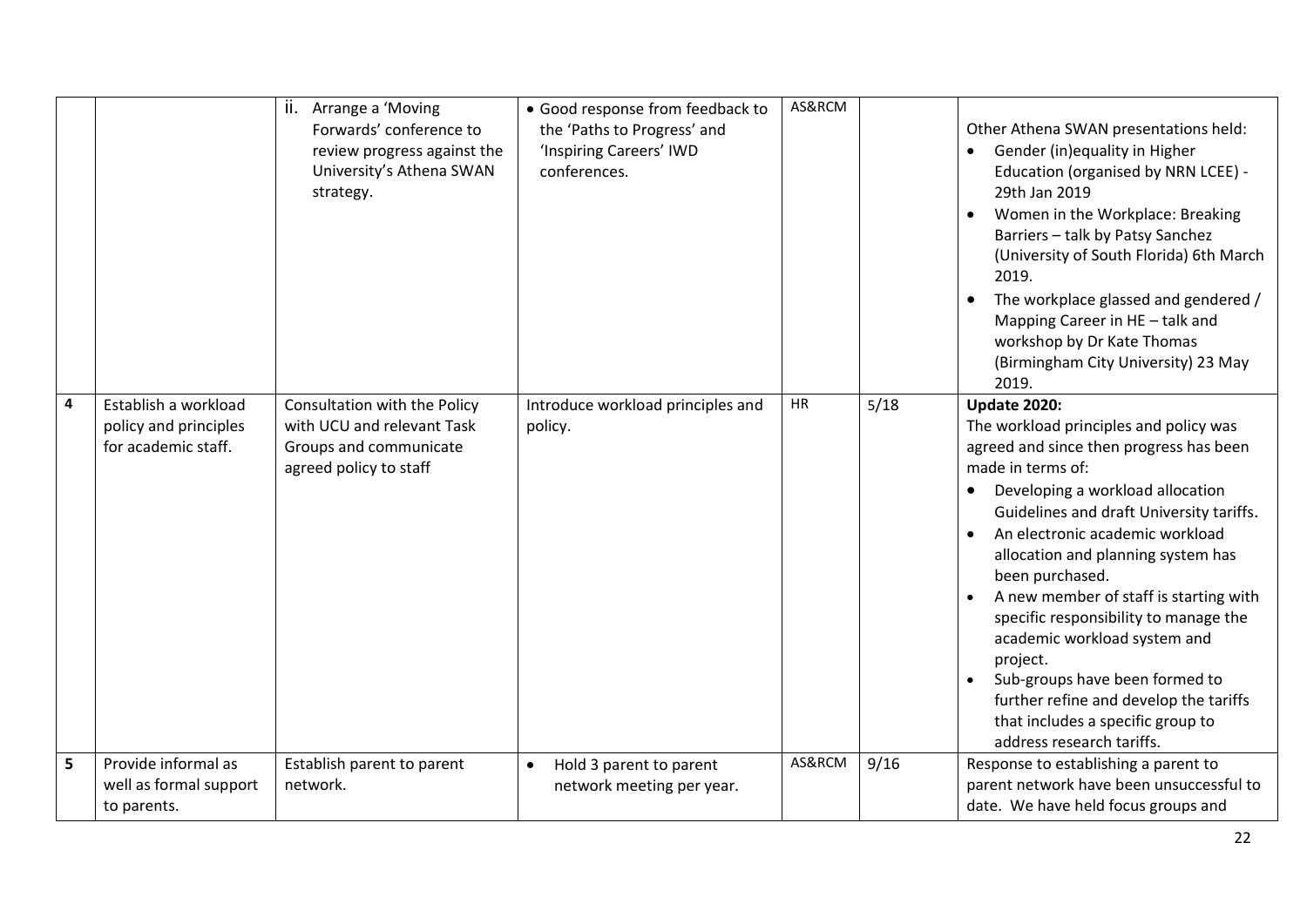|   |                                                                                                                                                                                     |                                                       | Receive positive feedback to<br>events.                                               |           |                  | discussed with staff what would be useful<br>but to date we have not received a great<br>deal of response to this initiative. However,<br>with the Covid 19 outbreak a virtual group<br>has been established to meet twice a week<br>discuss parenting issues whilst working<br>from home.                                                                                                                                                                                                                                                                                                                                                                                                 |
|---|-------------------------------------------------------------------------------------------------------------------------------------------------------------------------------------|-------------------------------------------------------|---------------------------------------------------------------------------------------|-----------|------------------|--------------------------------------------------------------------------------------------------------------------------------------------------------------------------------------------------------------------------------------------------------------------------------------------------------------------------------------------------------------------------------------------------------------------------------------------------------------------------------------------------------------------------------------------------------------------------------------------------------------------------------------------------------------------------------------------|
| 6 | Ensure that the<br>introduction of the<br><b>Professorial Banding</b><br>Framework is achieving<br>its objective of<br>reducing the gender<br>pay gap at the<br>professorial level. | Review the pay gap in the<br>annual equal pay survey. | Pay variance continues to reduce<br>(it is 9.43% in 15/16 down from<br>16% in 14/15). | <b>HR</b> | Held<br>annually | In the last pay audit for 16/17 the pay<br>variance was 9.99% in favour of men in the<br>professorial grades. In the last Equal Pay<br>Audit (covering the period between April<br>17-18) the pay variance had reduced to<br>7.95% in favour a males which is a an<br>improvement This is a positive indication<br>that the Professorial banding structure,<br>together with clearly defined benchmark<br>criteria is proving effective.<br>A decision has been made during the<br>period not to hold the equal pay survey<br>every year as we undertake the gender pay<br>gap report. This is undertaken and an<br>action plan to address the gap has been<br>developed and is monitored. |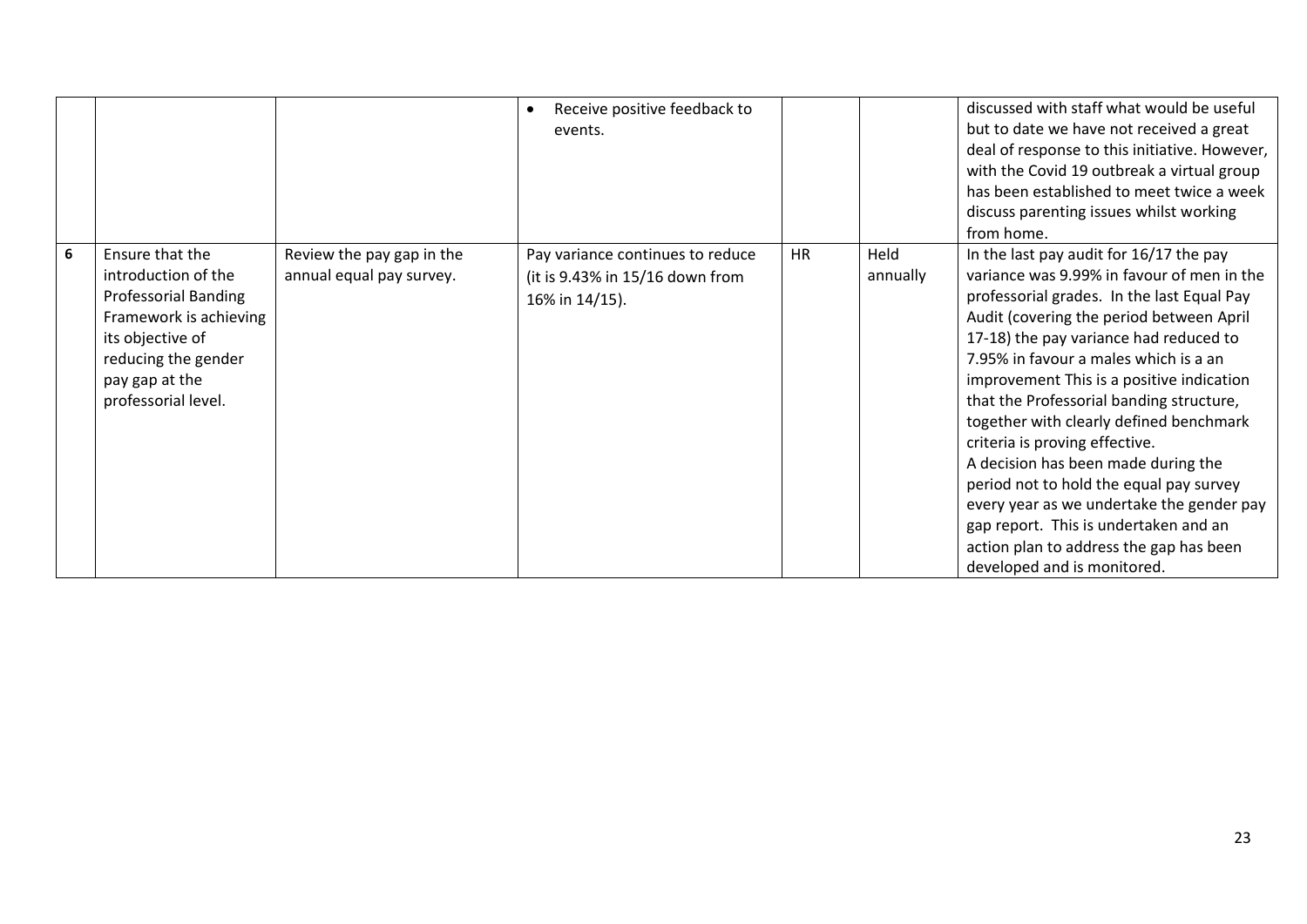| Examine possibility of<br>centrally-held budget<br>for extending the<br>contracts of fixed-term<br>staff who have periods<br>of maternity or<br>paternity leave. | Produce paper for HRTG and<br>ASSG to review how this can be<br>introduced |  | Action taken as a result of the<br>paper regarding the<br>introduction of a centrally-held<br>budget for maternity.<br>Equality impact assess<br>maternity support for fixed<br>term staff to ensure that there<br>is no detriment between staff<br>with permanent and fixed term<br>contracts. | <b>HR</b> | 9/18 | A Group has been formed in HR to examine<br>this area. Due to the restructuring process<br>and current environment this project is<br>currently delayed. |
|------------------------------------------------------------------------------------------------------------------------------------------------------------------|----------------------------------------------------------------------------|--|-------------------------------------------------------------------------------------------------------------------------------------------------------------------------------------------------------------------------------------------------------------------------------------------------|-----------|------|----------------------------------------------------------------------------------------------------------------------------------------------------------|
| ADDITIONAL ACTION POINTS FOLLOWING 2018 REVIEW AND CONSULTATION (2018-2020)                                                                                      |                                                                            |  |                                                                                                                                                                                                                                                                                                 |           |      |                                                                                                                                                          |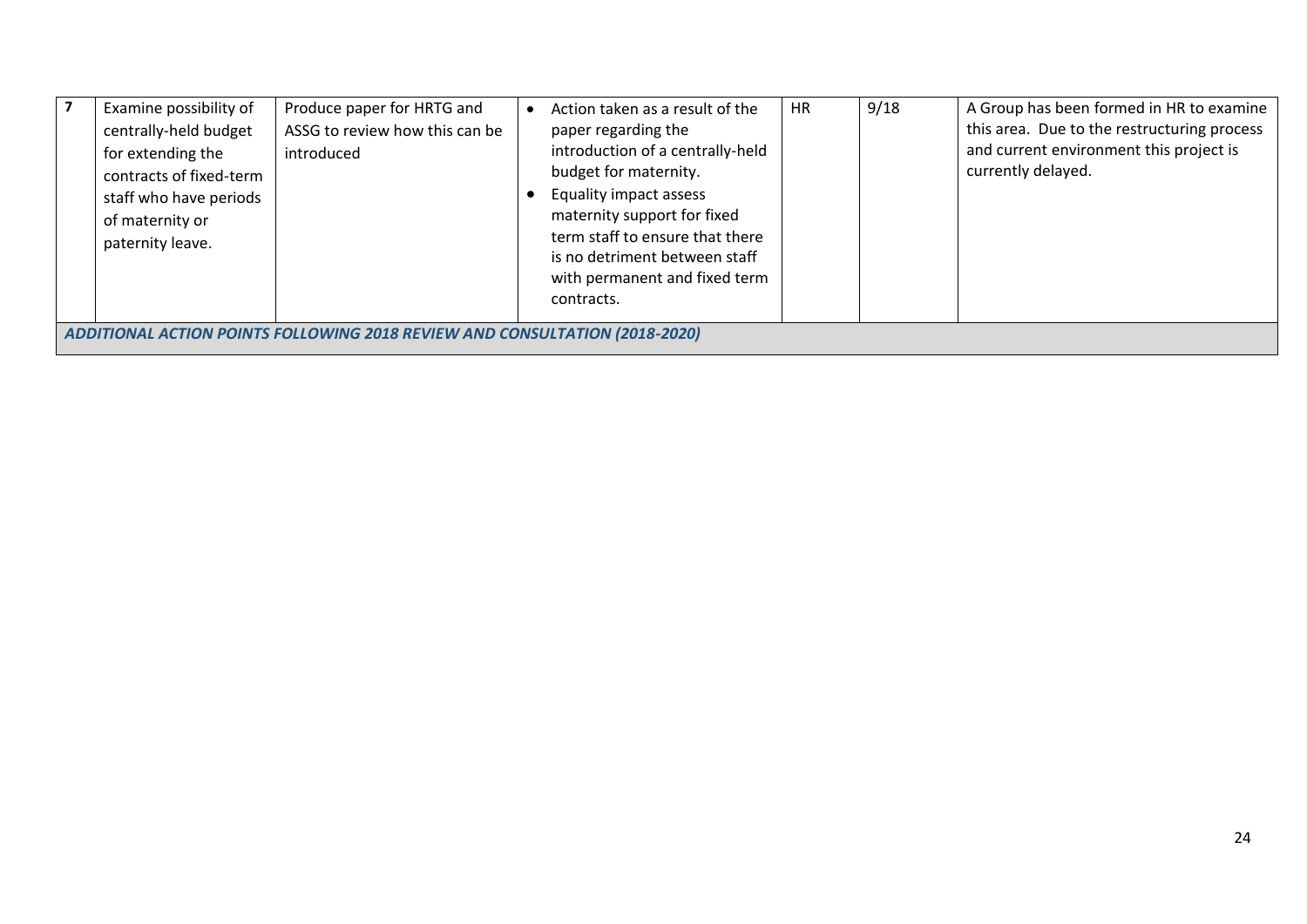| 8 | Ensure all staff are   | Develop an unconscious bias        |           | 80% of staff are trained in     |     | i. An on-line presentation and a              |
|---|------------------------|------------------------------------|-----------|---------------------------------|-----|-----------------------------------------------|
|   | aware of unconscious   | training package and               |           | unconscious bias.               |     | workshop have been completed and a            |
|   | bias in behaviours and | training for all staff.            | $\bullet$ | <b>Professional Behaviours</b>  |     | presentation was held for the                 |
|   | communication.         | Integrate unconscious bias         |           | Framework introduced across     |     | Executive in 2019 and then cascaded to        |
|   |                        | into the induction                 |           | the University through email to |     | Heads of School / Directors before            |
|   |                        | programme.                         |           | staff and workshops for staff   |     | being rolled out to staff. This training      |
|   |                        | Introduce unconscious bias<br>iii. |           | and managers.                   |     | has now been launched for all staff.          |
|   |                        | training to all leadership         |           |                                 | ii. | Unconscious bias has been introduced          |
|   |                        | programmes.                        |           |                                 |     | into the equality section of the              |
|   |                        | iv. Include unconscious bias       |           |                                 |     | University induction training and the         |
|   |                        | training on the electronic         |           |                                 |     | on-line presentation is included on the       |
|   |                        | PDR form to ensure staff are       |           |                                 |     | induction Blackboard site to ensure           |
|   |                        | aware that it is a mandatory       |           |                                 |     | that part-time staff can access the           |
|   |                        | module for all staff.              |           |                                 |     | training.                                     |
|   |                        | Reference to unconscious<br>V.     |           |                                 |     | iii. Unconscious bias training in now         |
|   |                        | bias in the University's           |           |                                 |     | included in the Equality for Managers         |
|   |                        | <b>Professional Behaviours</b>     |           |                                 |     | training (all managers must attend this       |
|   |                        | Framework that will be             |           |                                 |     | training).                                    |
|   |                        | introduced in 2018/19.             |           |                                 | iv. | Unconscious bias has been included in         |
|   |                        |                                    |           |                                 |     | the list of mandatory training on the         |
|   |                        |                                    |           |                                 |     | ePDR process to ensure that                   |
|   |                        |                                    |           |                                 |     | completion can be monitored                   |
|   |                        |                                    |           |                                 |     | effectively.                                  |
|   |                        |                                    |           |                                 |     | This is delayed at the moment until the<br>V. |
|   |                        |                                    |           |                                 |     | Professional Behaviours Framework             |
|   |                        |                                    |           |                                 |     | has been introduced.                          |
|   |                        |                                    |           |                                 |     |                                               |
|   |                        |                                    |           |                                 |     |                                               |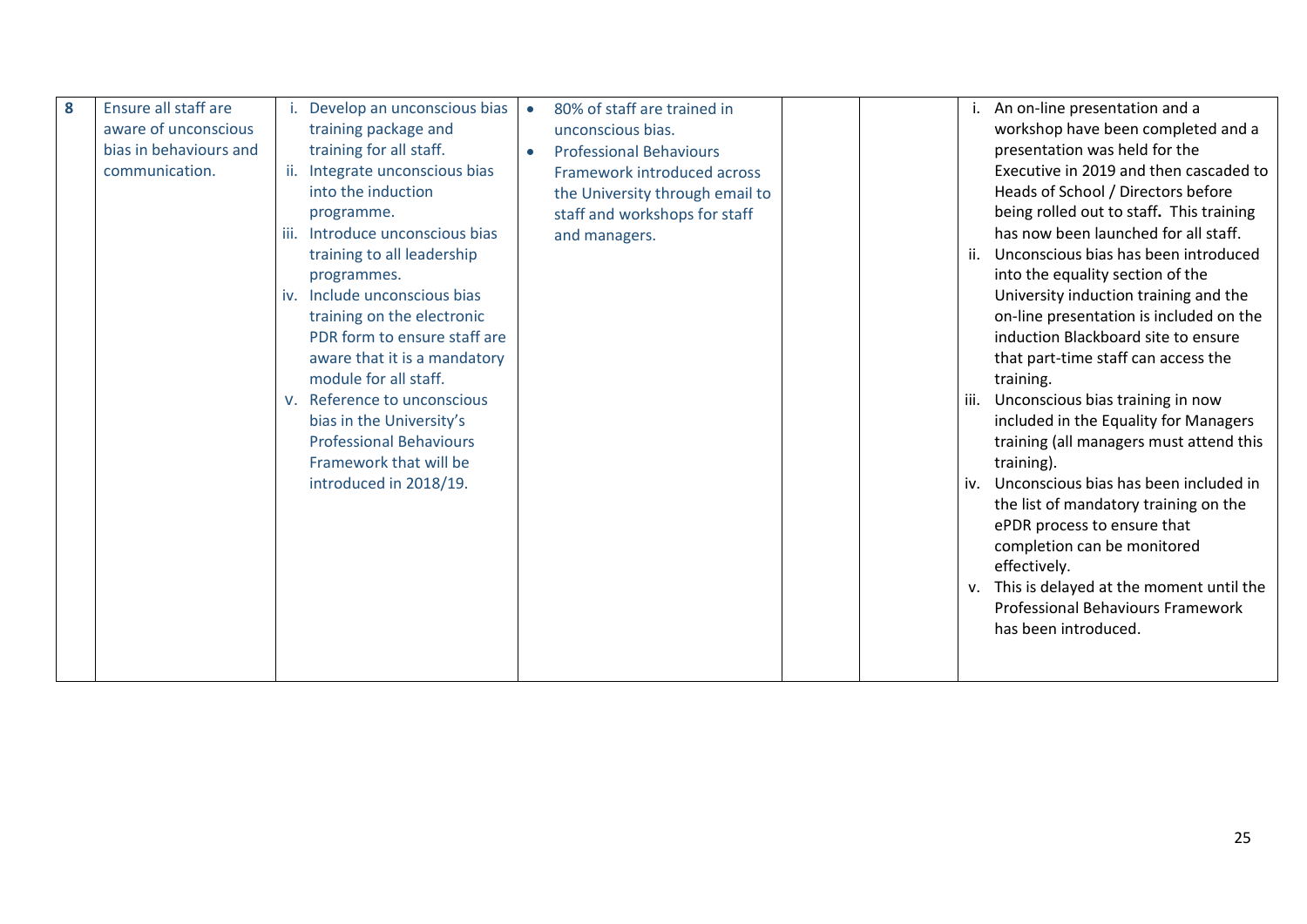| $\overline{9}$ | Ensure that the REF    | In preparation for the next REF    | The Equality Impact Assessments  | <b>RIIO</b> | From    | In addition to the University's longstanding |
|----------------|------------------------|------------------------------------|----------------------------------|-------------|---------|----------------------------------------------|
|                | selection policies and | ensure that there is an Equality   | demonstrate that the REF process |             | January | commitment to ensure best practice with      |
|                | processes reflect best | Advisory Panel in place as with    | in undertaken fairly.            |             | 2019 to | respect to equality, there is a regulatory   |
|                | practice.              | the previous REF to undertake      |                                  |             | 2020    | requirement embedded in the REF 2021         |
|                |                        | <b>Equality Impact Assessments</b> |                                  |             |         | process to ensure this is the case.          |
|                |                        |                                    |                                  |             |         | Consequently, the University has the         |
|                |                        |                                    |                                  |             |         | required institutional REF 2021; Code of     |
|                |                        |                                    |                                  |             |         | Practice which can be found at               |
|                |                        |                                    |                                  |             |         | https://www.bangor.ac.uk/research-           |
|                |                        |                                    |                                  |             |         | support/staff/documents/REF2021-Code-of-     |
|                |                        |                                    |                                  |             |         | Practice.pdf                                 |

## **PRINCIPLE 7: IMPLEMENTATION AND REVIEW**

|              | Aim                                                                                                               | Action identified for 2018-2020                                                                                                     | <b>Success Indicators</b>                                                                                                                                                                                                                                    | Lead<br>Resp.                                | Date      |                                                                                                                                                                                                                                                                                                                                                                                                                                                                                                                                                                                                                                                                                                                                        |
|--------------|-------------------------------------------------------------------------------------------------------------------|-------------------------------------------------------------------------------------------------------------------------------------|--------------------------------------------------------------------------------------------------------------------------------------------------------------------------------------------------------------------------------------------------------------|----------------------------------------------|-----------|----------------------------------------------------------------------------------------------------------------------------------------------------------------------------------------------------------------------------------------------------------------------------------------------------------------------------------------------------------------------------------------------------------------------------------------------------------------------------------------------------------------------------------------------------------------------------------------------------------------------------------------------------------------------------------------------------------------------------------------|
| $\mathbf{1}$ | Improve monitoring<br>progress and impact of<br>actions to achieve<br>address the Principles<br>of the Concordat. | Hold the CROS survey in<br>2017.<br>Hold consultation with staff<br>ii.<br>regarding progress against<br>the Concordat Action Plan. | Increase response rates for<br>the CROS survey in 2017 to<br>35%.<br>Hold 3 focus groups with<br>relevant staff to discuss<br>progress against the Action<br>Plan.<br>Increase representation of<br>ECR staff on the RDRC Group.<br>Two new staff appointed. | <b>RDCG</b><br>SCG&<br><b>RDCG</b><br>AS&RCM | Completed | The CROS survey held in 2017 and had a<br>22% response rate and despite much<br>publicity and encouragement for staff to<br>complete either the CROS or PIRLS<br>surveys the response rate was 18% for<br>CROS and PIRLS. In 2020 a University<br>staff survey was held with a 62%<br>response rate. Both surveys will be<br>useful in the development of the next<br>HR EiR Action Plan and have provided<br>valuable evidence for this Action Plan.<br>An ECR Network meeting was held to<br>ii.<br>review the Concordat Action Plan and<br>identify further ideas on how to improve<br>the University's support to researchers.<br>Extensive consultation was also held<br>iii.<br>with; UCU and the Executives of the<br>Colleges. |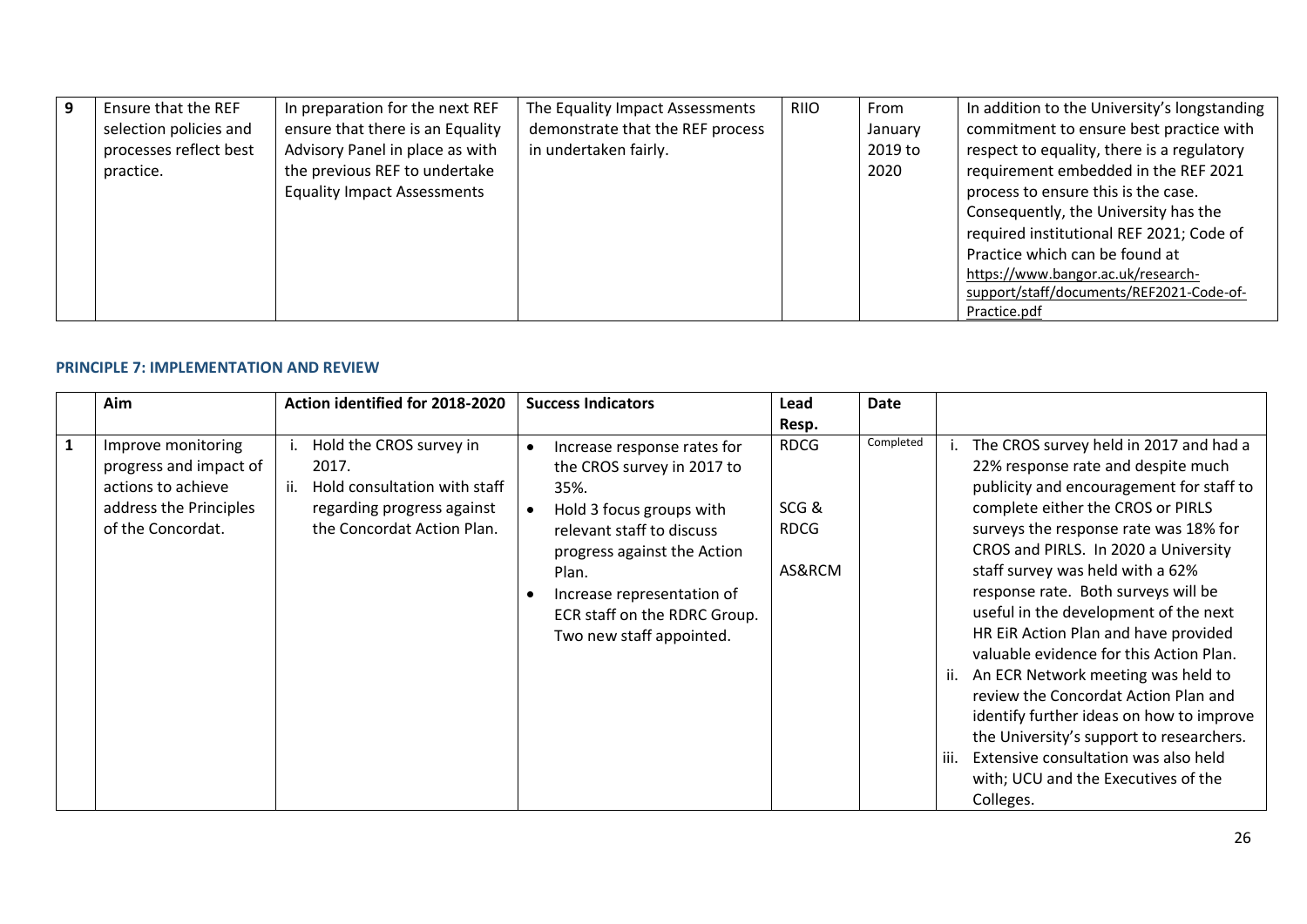|                |                                                                                                   |                                                                                                                                                                                                                       |                                                                                   |             |           | iv.<br>There is now more representation of<br>ECR staff on the RDRC Group and a<br>representative from RIIO has now joined<br>the Group as well as a PGR<br>representative. |
|----------------|---------------------------------------------------------------------------------------------------|-----------------------------------------------------------------------------------------------------------------------------------------------------------------------------------------------------------------------|-----------------------------------------------------------------------------------|-------------|-----------|-----------------------------------------------------------------------------------------------------------------------------------------------------------------------------|
| $\overline{2}$ | Improve collection and<br>analysis of metrics to<br>support progress<br>towards the<br>Concordat. | Aligned with the metrics<br>identified in the University's<br>new HR strategy identify<br>key metrics and<br>benchmarks to measure<br>impact of actions for early<br>career researchers.                              | Benchmarks identified and<br>incorporated into HR Action Plan<br>and HR Strategy. | <b>RDCG</b> | Completed | Achieved.                                                                                                                                                                   |
|                |                                                                                                   | ADDITIONAL ACTION POINTS FOLLOWING 2018 REVIEW AND CONSULTATION (2018-2020)                                                                                                                                           |                                                                                   |             |           |                                                                                                                                                                             |
| 3              | Increase the response<br>rate to the CROS<br>survey.                                              | Discuss in the SCG, RIISG<br>and RDCG how to improve<br>engagement with the CROS<br>survey.<br>Undertake extensive<br>-ii.<br>communication regarding<br>the Concordat and the<br>CROS to encourage<br>participation. | Increase response rates for<br>$\bullet$<br>the CROS survey in 2019 to<br>30%.    |             |           | See point 1 (i) above.                                                                                                                                                      |

## **Glossary**

| AS&RCM       | Athena SWAN and Research Concordat Manager          |
|--------------|-----------------------------------------------------|
| <b>ASTG</b>  | Athena SWAN Task Group                              |
| <b>CROS</b>  | Careers in Research Online Survey                   |
| DDHR(D)      | Deputy Director HR (Development)                    |
| <b>ECRs</b>  | <b>Early Career Researchers</b>                     |
| HR.          | <b>Human Resources</b>                              |
| <b>PDR</b>   | Performance Development Review                      |
| <b>PIRLS</b> | Principle Investigators and Research Leaders Survey |
|              |                                                     |